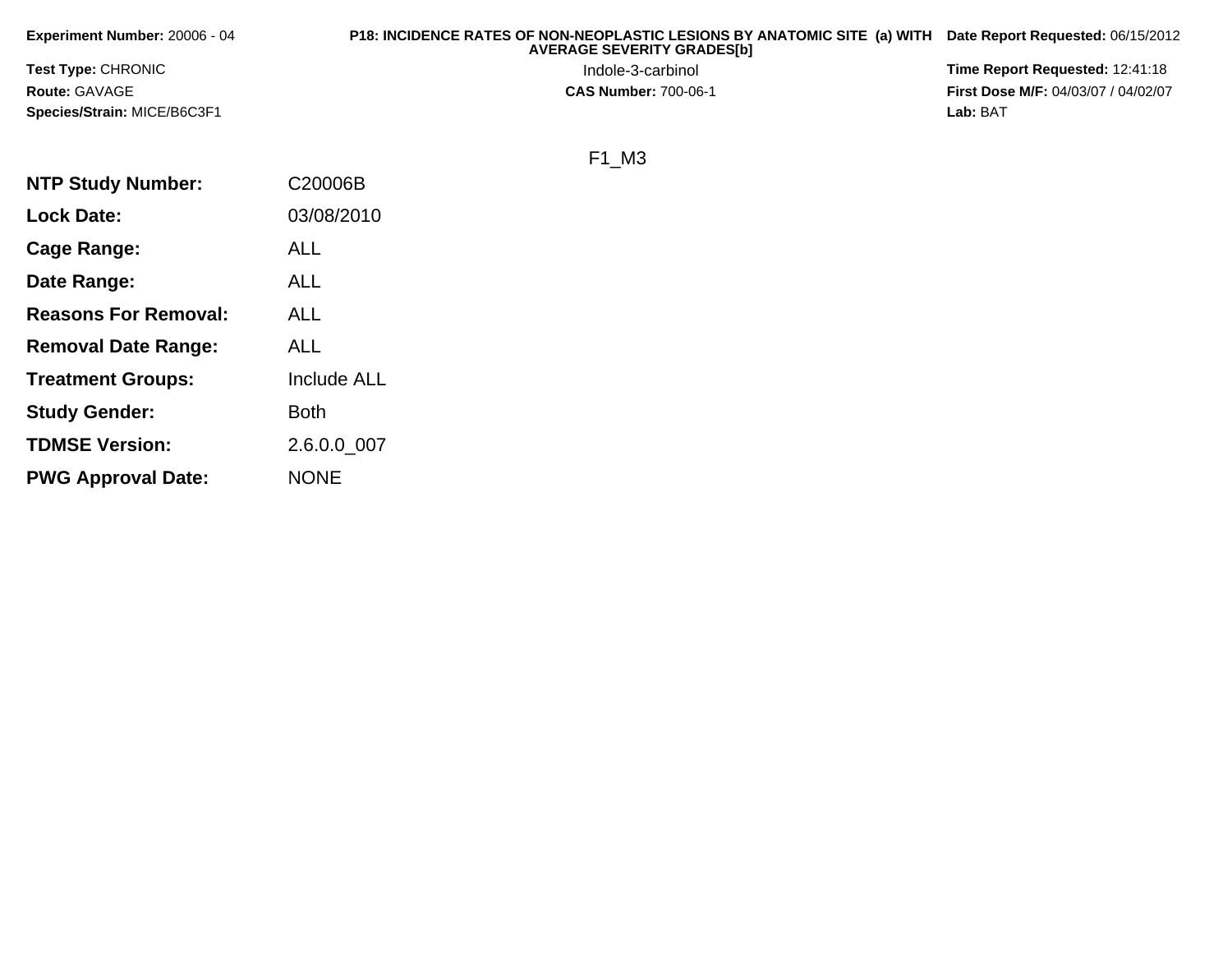| Experiment Number: 20006 - 04                            |         | P18: INCIDENCE RATES OF NON-NEOPLASTIC LESIONS BY ANATOMIC SITE (a) WITH Date Report Requested: 06/15/2012<br>Time Report Requested: 12:41:18 |                             |           |                                     |
|----------------------------------------------------------|---------|-----------------------------------------------------------------------------------------------------------------------------------------------|-----------------------------|-----------|-------------------------------------|
| Test Type: CHRONIC                                       |         |                                                                                                                                               |                             |           |                                     |
| Route: GAVAGE                                            |         |                                                                                                                                               | <b>CAS Number: 700-06-1</b> |           | First Dose M/F: 04/03/07 / 04/02/07 |
| Species/Strain: MICE/B6C3F1                              |         |                                                                                                                                               |                             |           | Lab: BAT                            |
| <b>B6C3F1 MICE MALE</b>                                  | 0 mg/kg | 62.5 mg/kg                                                                                                                                    | 125 mg/kg                   | 250 mg/kg |                                     |
| <b>Disposition Summary</b>                               |         |                                                                                                                                               |                             |           |                                     |
| <b>Animals Initially In Study</b><br><b>Early Deaths</b> | 50      | 50                                                                                                                                            | 50                          | 50        |                                     |
| <b>Accidentally Killed</b>                               |         |                                                                                                                                               |                             | 1         |                                     |
| <b>Dosing Accident</b><br><b>Moribund Sacrifice</b>      | 17      | $12$                                                                                                                                          | 1<br>11                     |           |                                     |
| <b>Natural Death</b>                                     | 6       | $\overline{7}$                                                                                                                                | 6                           | 9<br>8    |                                     |
| <b>Survivors</b>                                         |         |                                                                                                                                               |                             |           |                                     |
| <b>Natural Death</b>                                     | 1       |                                                                                                                                               |                             |           |                                     |
| <b>Terminal Sacrifice</b>                                | 26      | 31                                                                                                                                            | 32                          | 32        |                                     |
| <b>Animals Examined Microscopically</b>                  | 50      | 50                                                                                                                                            | 50                          | 50        |                                     |
| <b>ALIMENTARY SYSTEM</b>                                 |         |                                                                                                                                               |                             |           |                                     |
| Esophagus                                                | (50)    | (50)                                                                                                                                          | (50)                        | (50)      |                                     |
| Mineralization                                           |         |                                                                                                                                               | 1[2.0]                      |           |                                     |
| Gallbladder                                              | (50)    | (50)                                                                                                                                          | (49)                        | (48)      |                                     |
| Atrophy                                                  |         |                                                                                                                                               |                             | 1[1.0]    |                                     |
| Inflammation, Suppurative                                |         |                                                                                                                                               |                             | 1[1.0]    |                                     |
| Intestine Large, Cecum                                   | (50)    | (50)                                                                                                                                          | (50)                        | (50)      |                                     |
| Ulcer                                                    |         | 1[3.0]                                                                                                                                        |                             | 1[4.0]    |                                     |
| Intestine Large, Colon                                   | (50)    | (50)                                                                                                                                          | (50)                        | (50)      |                                     |
| Inflammation, Chronic                                    |         |                                                                                                                                               |                             | 1[3.0]    |                                     |
| Intestine Large, Rectum                                  | (50)    | (50)                                                                                                                                          | (50)                        | (50)      |                                     |
| Inflammation, Chronic                                    |         | 1[3.0]                                                                                                                                        |                             |           |                                     |
| Intestine Small, Duodenum                                | (50)    | (50)                                                                                                                                          | (50)                        | (50)      |                                     |
| Ulcer                                                    |         |                                                                                                                                               |                             | 1[4.0]    |                                     |
| Epithelium, Atrophy                                      |         |                                                                                                                                               |                             | 1[3.0]    |                                     |
| Intestine Small, Ileum                                   | (50)    | (50)                                                                                                                                          | (50)                        | (50)      |                                     |
| Intestine Small, Jejunum                                 | (50)    | (50)                                                                                                                                          | (49)                        | (50)      |                                     |
| Atrophy                                                  | 1[3.0]  |                                                                                                                                               |                             |           |                                     |
| Inflammation, Suppurative                                | 1[1.0]  |                                                                                                                                               |                             |           |                                     |
| Lymphangiectasis                                         | 1[2.0]  |                                                                                                                                               |                             |           |                                     |
| Peyer's Patch, Hyperplasia                               |         | 1[2.0]                                                                                                                                        | 1[2.0]                      | 1[2.0]    |                                     |
| Liver                                                    | (50)    | (50)                                                                                                                                          | (49)                        | (50)      |                                     |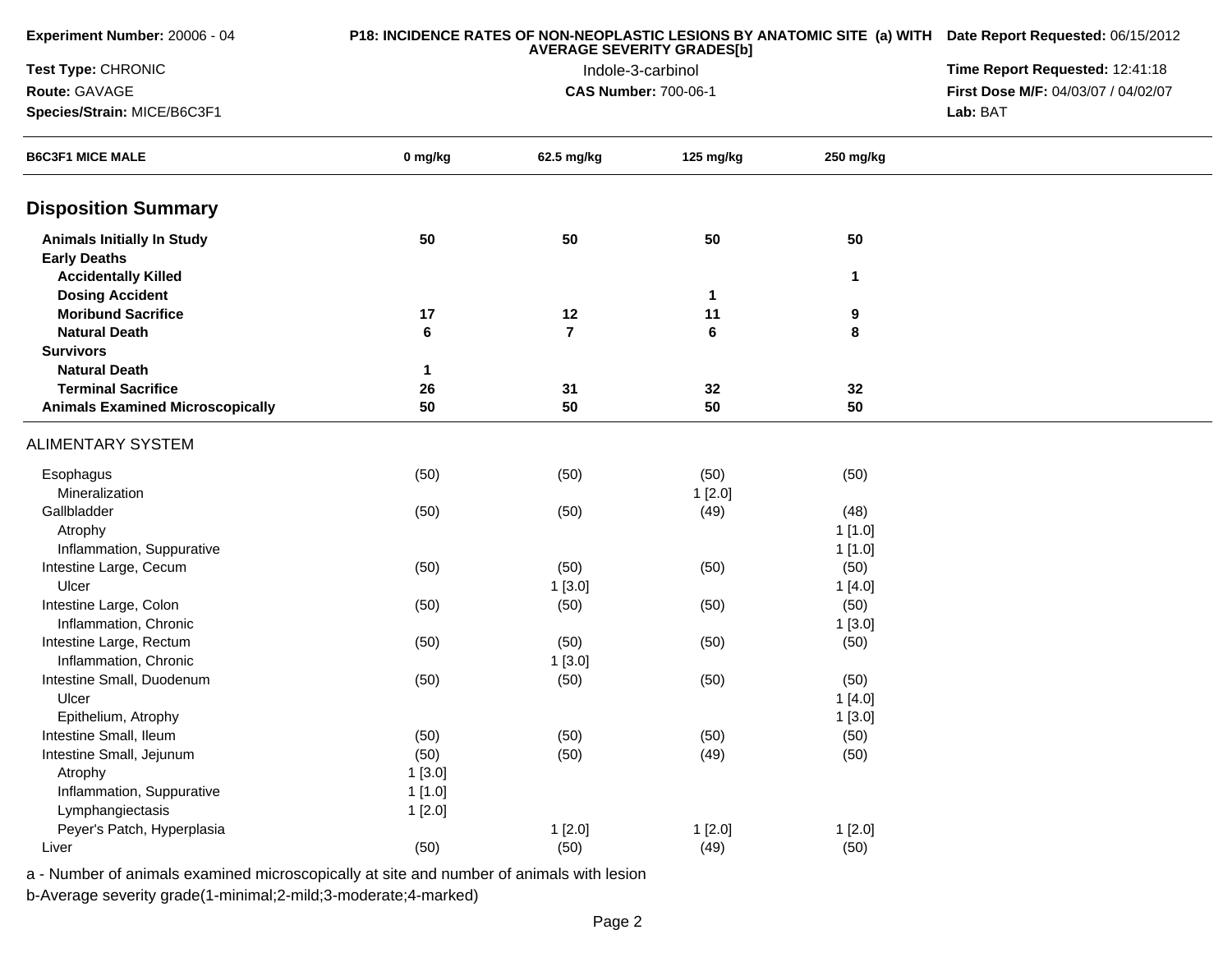| Experiment Number: 20006 - 04           |                         | P18: INCIDENCE RATES OF NON-NEOPLASTIC LESIONS BY ANATOMIC SITE (a) WITH Date Report Requested: 06/15/2012 |                |                |                                     |
|-----------------------------------------|-------------------------|------------------------------------------------------------------------------------------------------------|----------------|----------------|-------------------------------------|
| Test Type: CHRONIC                      |                         | Time Report Requested: 12:41:18                                                                            |                |                |                                     |
| Route: GAVAGE                           |                         | <b>CAS Number: 700-06-1</b>                                                                                |                |                | First Dose M/F: 04/03/07 / 04/02/07 |
| Species/Strain: MICE/B6C3F1             |                         |                                                                                                            |                |                | Lab: BAT                            |
| <b>B6C3F1 MICE MALE</b>                 | 0 mg/kg                 | 62.5 mg/kg                                                                                                 | 125 mg/kg      | 250 mg/kg      |                                     |
| <b>Basophilic Focus</b>                 | $\overline{\mathbf{c}}$ | 4                                                                                                          | $\overline{2}$ | 5              |                                     |
| <b>Clear Cell Focus</b>                 | $\overline{7}$          | 17                                                                                                         | 22             | 20             |                                     |
| <b>Eosinophilic Focus</b>               | 29                      | 35                                                                                                         | 35             | 33             |                                     |
| Fatty Change                            | 29 [1.7]                | 27 [1.5]                                                                                                   | 28 [1.5]       | 37 [1.6]       |                                     |
| Hepatodiaphragmatic Nodule              |                         | 1                                                                                                          |                | $\overline{1}$ |                                     |
| Inflammation, Chronic                   |                         |                                                                                                            |                | 1[3.0]         |                                     |
| Mixed Cell Focus                        | 1                       | 6                                                                                                          | 6              | 5              |                                     |
| Necrosis                                | 3[2.7]                  | 2[2.0]                                                                                                     | 2[2.0]         | 2[2.0]         |                                     |
| Necrosis, Multifocal                    | 1[3.0]                  |                                                                                                            |                |                |                                     |
| Artery, Thrombosis                      |                         |                                                                                                            |                | $\mathbf{1}$   |                                     |
| Bile Duct, Hyperplasia                  |                         |                                                                                                            |                | 1[3.0]         |                                     |
| Oval Cell, Hyperplasia                  |                         |                                                                                                            |                | 1[2.0]         |                                     |
| Periportal, Fibrosis                    |                         |                                                                                                            |                | 1[3.0]         |                                     |
| Mesentery                               | (7)                     | (3)                                                                                                        | (2)            | (2)            |                                     |
| Fat, Necrosis                           | 4[2.3]                  |                                                                                                            | 2[1.5]         | 2[2.0]         |                                     |
| Oral Mucosa                             | (0)                     | (1)                                                                                                        | (0)            | (2)            |                                     |
| Pancreas                                | (50)                    | (50)                                                                                                       | (50)           | (50)           |                                     |
| Inflammation, Chronic                   |                         |                                                                                                            |                | 2[3.5]         |                                     |
| Acinus, Atrophy                         | 1[1.0]                  |                                                                                                            | 1[1.0]         |                |                                     |
| Duct, Cyst                              |                         | 1[2.0]                                                                                                     |                |                |                                     |
| Salivary Glands                         | (50)                    | (50)                                                                                                       | (50)           | (50)           |                                     |
| Infiltration Cellular, Mononuclear Cell | 23 [1.2]                | 30 [1.0]                                                                                                   | 27 [1.1]       | 22 [1.0]       |                                     |
| Duct, Sublingual Gland, Hyperplasia     |                         |                                                                                                            | 1[1.0]         |                |                                     |
| Stomach, Forestomach                    | (50)                    | (50)                                                                                                       | (50)           | (50)           |                                     |
| Inflammation, Chronic                   |                         | 1[1.0]                                                                                                     | 4[1.8]         | 1[2.0]         |                                     |
| Ulcer                                   | 6[2.7]                  | 5[2.4]                                                                                                     | 7[2.4]         | 1[2.0]         |                                     |
| Epithelium, Hyperplasia                 | 2[2.5]                  | 2[3.0]                                                                                                     | 4 [1.8]        | 2[2.5]         |                                     |
| Stomach, Glandular                      | (50)                    | (47)                                                                                                       | (47)           | (49)           |                                     |
| Erosion                                 | 1[2.0]                  |                                                                                                            |                |                |                                     |
| Inflammation, Chronic                   | 1[1.0]                  | 1[1.0]                                                                                                     | 18 [1.0]       | 45 [1.0]       |                                     |
| Mineralization                          | 5[1.4]                  | 2[1.5]                                                                                                     |                |                |                                     |
| Pigmentation                            |                         | 1[1.0]                                                                                                     | 38 [1.0]       | 48 [1.1]       |                                     |
| Epithelium, Atrophy                     |                         |                                                                                                            |                | 1[3.0]         |                                     |
| Epithelium, Hyperplasia                 |                         | 1[1.0]                                                                                                     | 22 [1.2]       | 40 [1.5]       |                                     |
| Tooth                                   | (30)                    | (37)                                                                                                       | (32)           | (32)           |                                     |
| Dysplasia                               | 30 [2.2]                | 36 [2.6]                                                                                                   | 32 [2.5]       | 32 [1.6]       |                                     |

a - Number of animals examined microscopically at site and number of animals with lesion

b-Average severity grade(1-minimal;2-mild;3-moderate;4-marked)

**Experiment Number:** 20006 - 04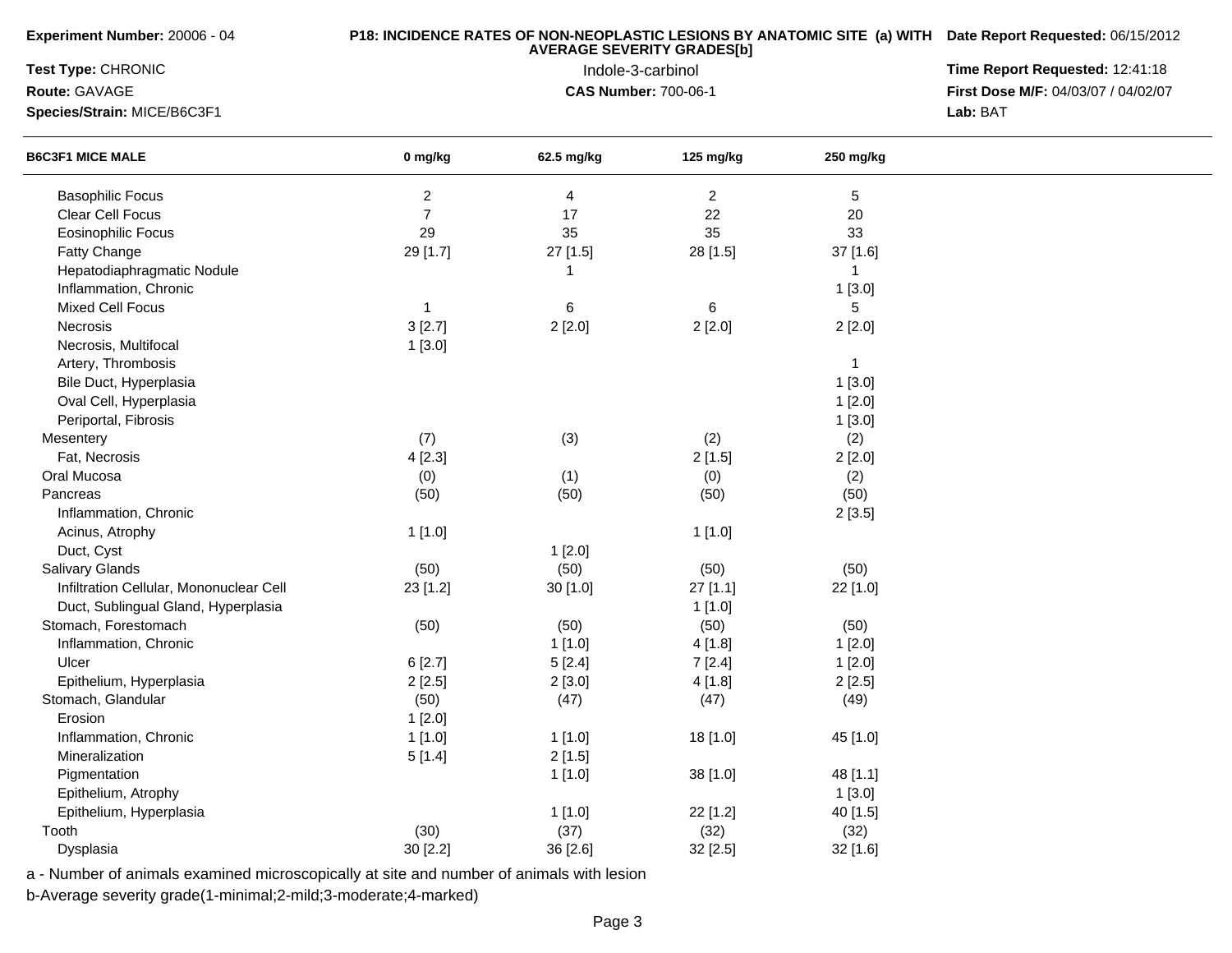| Experiment Number: 20006 - 04                                           |              | P18: INCIDENCE RATES OF NON-NEOPLASTIC LESIONS BY ANATOMIC SITE (a) WITH Date Report Requested: 06/15/2012 |                                 |           |                                     |
|-------------------------------------------------------------------------|--------------|------------------------------------------------------------------------------------------------------------|---------------------------------|-----------|-------------------------------------|
| Test Type: CHRONIC                                                      |              | <b>AVERAGE SEVERITY GRADES[b]</b><br>Indole-3-carbinol                                                     | Time Report Requested: 12:41:18 |           |                                     |
| Route: GAVAGE                                                           |              |                                                                                                            | <b>CAS Number: 700-06-1</b>     |           | First Dose M/F: 04/03/07 / 04/02/07 |
| Species/Strain: MICE/B6C3F1                                             |              |                                                                                                            |                                 |           | Lab: BAT                            |
| <b>B6C3F1 MICE MALE</b>                                                 | 0 mg/kg      | 62.5 mg/kg                                                                                                 | 125 mg/kg                       | 250 mg/kg |                                     |
|                                                                         |              |                                                                                                            |                                 |           |                                     |
| <b>CARDIOVASCULAR SYSTEM</b>                                            |              |                                                                                                            |                                 |           |                                     |
| <b>Blood Vessel</b>                                                     | (49)         | (50)                                                                                                       | (49)                            | (49)      |                                     |
| Adventitia, Pulmonary Vein, Infiltration Cellular,<br>Polymorphonuclear | 1[1.0]       |                                                                                                            |                                 |           |                                     |
| Aorta, Mineralization                                                   |              | 1[2.0]                                                                                                     |                                 |           |                                     |
| Heart                                                                   | (50)         | (50)                                                                                                       | (50)                            | (50)      |                                     |
| Cardiomyopathy                                                          | 11 [1.2]     | 7[1.1]                                                                                                     | 18 [1.0]                        | 8[1.1]    |                                     |
| Inflammation, Chronic                                                   | 1[1.0]       |                                                                                                            |                                 |           |                                     |
| Artery, Inflammation, Chronic                                           | 1[2.0]       |                                                                                                            |                                 |           |                                     |
| Artery, Mineralization                                                  |              | 1[2.0]                                                                                                     |                                 |           |                                     |
| Myocardium, Mineralization                                              |              | 3[2.3]                                                                                                     |                                 | 1[1.0]    |                                     |
| Valve, Inflammation                                                     |              |                                                                                                            |                                 | 1[4.0]    |                                     |
| <b>ENDOCRINE SYSTEM</b>                                                 |              |                                                                                                            |                                 |           |                                     |
| <b>Adrenal Cortex</b>                                                   | (50)         | (50)                                                                                                       | (50)                            | (50)      |                                     |
| Hyperplasia                                                             | 1[1.0]       |                                                                                                            |                                 | 1[2.0]    |                                     |
| Hypertrophy                                                             |              | 4[1.5]                                                                                                     | 2[2.0]                          |           |                                     |
| Vacuolization Cytoplasmic                                               |              | 2[1.0]                                                                                                     |                                 |           |                                     |
| Adrenal Medulla                                                         | (50)         | (50)                                                                                                       | (50)                            | (50)      |                                     |
| Hyperplasia                                                             | 2[1.0]       |                                                                                                            | 1[1.0]                          | 2[1.0]    |                                     |
| Islets, Pancreatic                                                      | (50)         | (50)                                                                                                       | (50)                            | (50)      |                                     |
| Hyperplasia                                                             | 1[1.0]       |                                                                                                            | 1[3.0]                          |           |                                     |
| Parathyroid Gland                                                       | (48)         | (44)                                                                                                       | (48)                            | (44)      |                                     |
| <b>Pituitary Gland</b>                                                  | (50)         | (50)                                                                                                       | (50)                            | (50)      |                                     |
| Cyst                                                                    | 2[1.0]       | 1[1.0]                                                                                                     | 1[1.0]                          | 1[1.0]    |                                     |
| Pars Intermedia, Hyperplasia                                            |              | 1[1.0]                                                                                                     |                                 |           |                                     |
| <b>Thyroid Gland</b>                                                    | (50)         | (50)                                                                                                       | (50)                            | (50)      |                                     |
| Inflammation, Chronic                                                   |              |                                                                                                            |                                 | 1[3.0]    |                                     |
| Follicle, Cyst                                                          | $\mathbf{1}$ |                                                                                                            |                                 |           |                                     |
| Follicle, Degeneration                                                  |              |                                                                                                            |                                 | 1[2.0]    |                                     |
|                                                                         |              |                                                                                                            |                                 |           |                                     |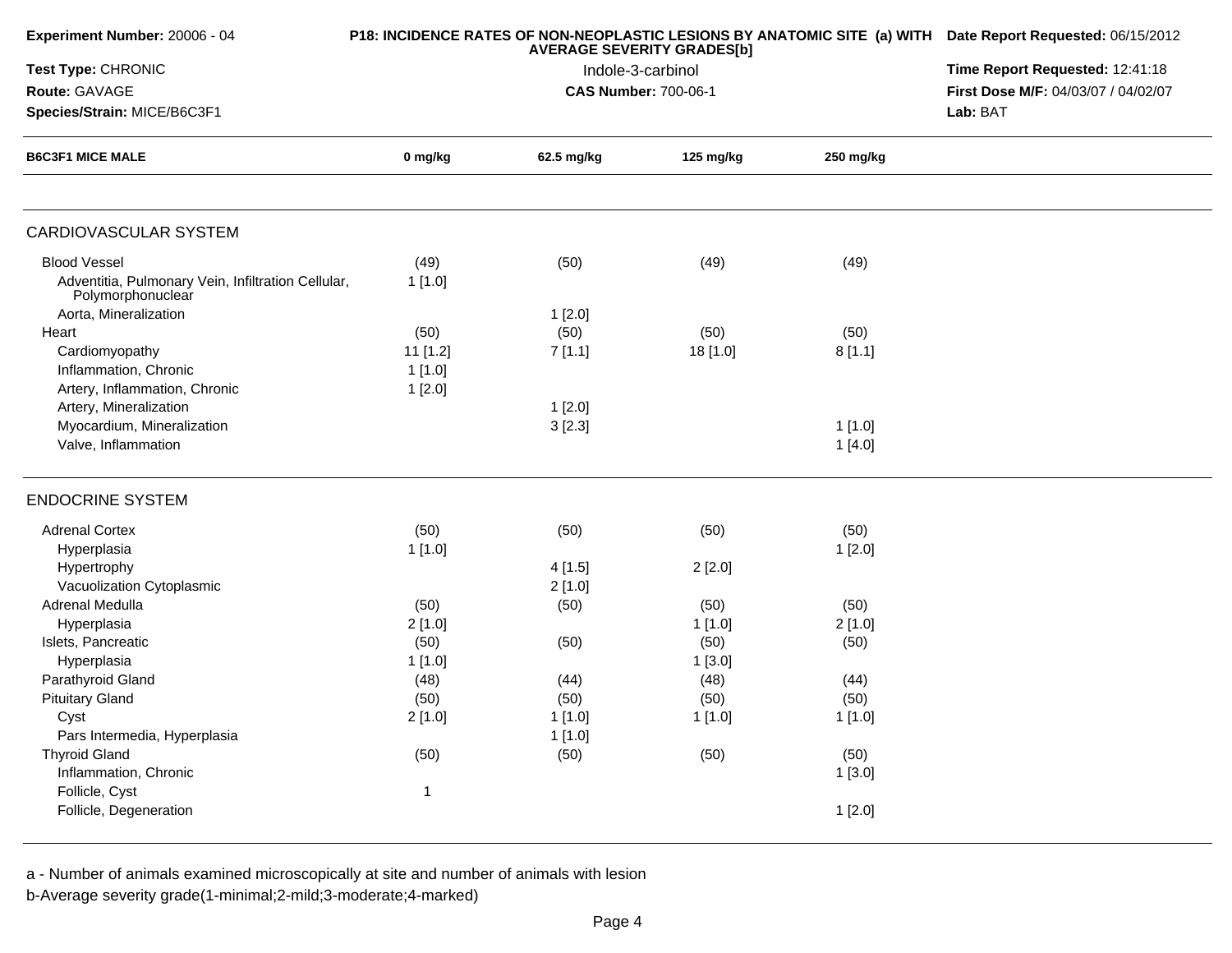| Experiment Number: 20006 - 04           |          | P18: INCIDENCE RATES OF NON-NEOPLASTIC LESIONS BY ANATOMIC SITE (a) WITH Date Report Requested: 06/15/2012<br>Time Report Requested: 12:41:18 |           |           |                                     |
|-----------------------------------------|----------|-----------------------------------------------------------------------------------------------------------------------------------------------|-----------|-----------|-------------------------------------|
| Test Type: CHRONIC                      |          |                                                                                                                                               |           |           |                                     |
| Route: GAVAGE                           |          | <b>CAS Number: 700-06-1</b>                                                                                                                   |           |           | First Dose M/F: 04/03/07 / 04/02/07 |
| Species/Strain: MICE/B6C3F1             |          |                                                                                                                                               |           |           | Lab: BAT                            |
| <b>B6C3F1 MICE MALE</b>                 | 0 mg/kg  | 62.5 mg/kg                                                                                                                                    | 125 mg/kg | 250 mg/kg |                                     |
| <b>GENERAL BODY SYSTEM</b>              |          |                                                                                                                                               |           |           |                                     |
| None                                    |          |                                                                                                                                               |           |           |                                     |
| <b>GENITAL SYSTEM</b>                   |          |                                                                                                                                               |           |           |                                     |
| <b>Coagulating Gland</b>                | (1)      | (0)                                                                                                                                           | (0)       | (0)       |                                     |
| Epididymis                              | (50)     | (50)                                                                                                                                          | (50)      | (50)      |                                     |
| Angiectasis                             |          |                                                                                                                                               |           | 1[4.0]    |                                     |
| Granuloma Sperm                         |          |                                                                                                                                               |           | 1[3.0]    |                                     |
| Infiltration Cellular, Mononuclear Cell | 1[1.0]   | 6[1.2]                                                                                                                                        | 3[1.0]    | 5[1.0]    |                                     |
| Inflammation, Chronic                   |          | 2[2.5]                                                                                                                                        |           |           |                                     |
| <b>Preputial Gland</b>                  | (50)     | (50)                                                                                                                                          | (50)      | (50)      |                                     |
| Cyst                                    | 14 [2.0] | 10 [1.9]                                                                                                                                      | 6[2.0]    | 6 [2.0]   |                                     |
| Inflammation, Suppurative               | 2[2.0]   |                                                                                                                                               |           |           |                                     |
| Inflammation, Granulomatous             |          | 2[1.5]                                                                                                                                        |           | 2[2.0]    |                                     |
| Prostate                                | (50)     | (50)                                                                                                                                          | (50)      | (50)      |                                     |
| Hyperplasia                             | 2[2.0]   |                                                                                                                                               | 1[1.0]    | 1[2.0]    |                                     |
| Inflammation, Suppurative               |          |                                                                                                                                               | 1[2.0]    |           |                                     |
| Inflammation, Chronic                   | 1[2.0]   |                                                                                                                                               |           | 1[1.0]    |                                     |
| Seminal Vesicle                         | (50)     | (50)                                                                                                                                          | (50)      | (50)      |                                     |
| Atrophy                                 | 1[3.0]   |                                                                                                                                               |           |           |                                     |
| <b>Testes</b>                           | (50)     | (50)                                                                                                                                          | (50)      | (50)      |                                     |
| Inflammation, Granulomatous             | 1[2.0]   |                                                                                                                                               |           |           |                                     |
| Inflammation, Chronic                   | 1[2.0]   |                                                                                                                                               |           |           |                                     |
| Mineralization                          | 1[2.0]   |                                                                                                                                               |           |           |                                     |
| Germinal Epithelium, Atrophy            | 2[1.0]   |                                                                                                                                               | 3[1.3]    | 3[2.0]    |                                     |
| <b>HEMATOPOIETIC SYSTEM</b>             |          |                                                                                                                                               |           |           |                                     |
| <b>Bone Marrow</b>                      | (50)     | (50)                                                                                                                                          | (50)      | (50)      |                                     |
| Lymph Node                              | (2)      | (2)                                                                                                                                           | (0)       | (4)       |                                     |
| Mediastinal, Hyperplasia                |          |                                                                                                                                               |           | 1[3.0]    |                                     |
| Pancreatic, Inflammation                |          |                                                                                                                                               |           | 1[4.0]    |                                     |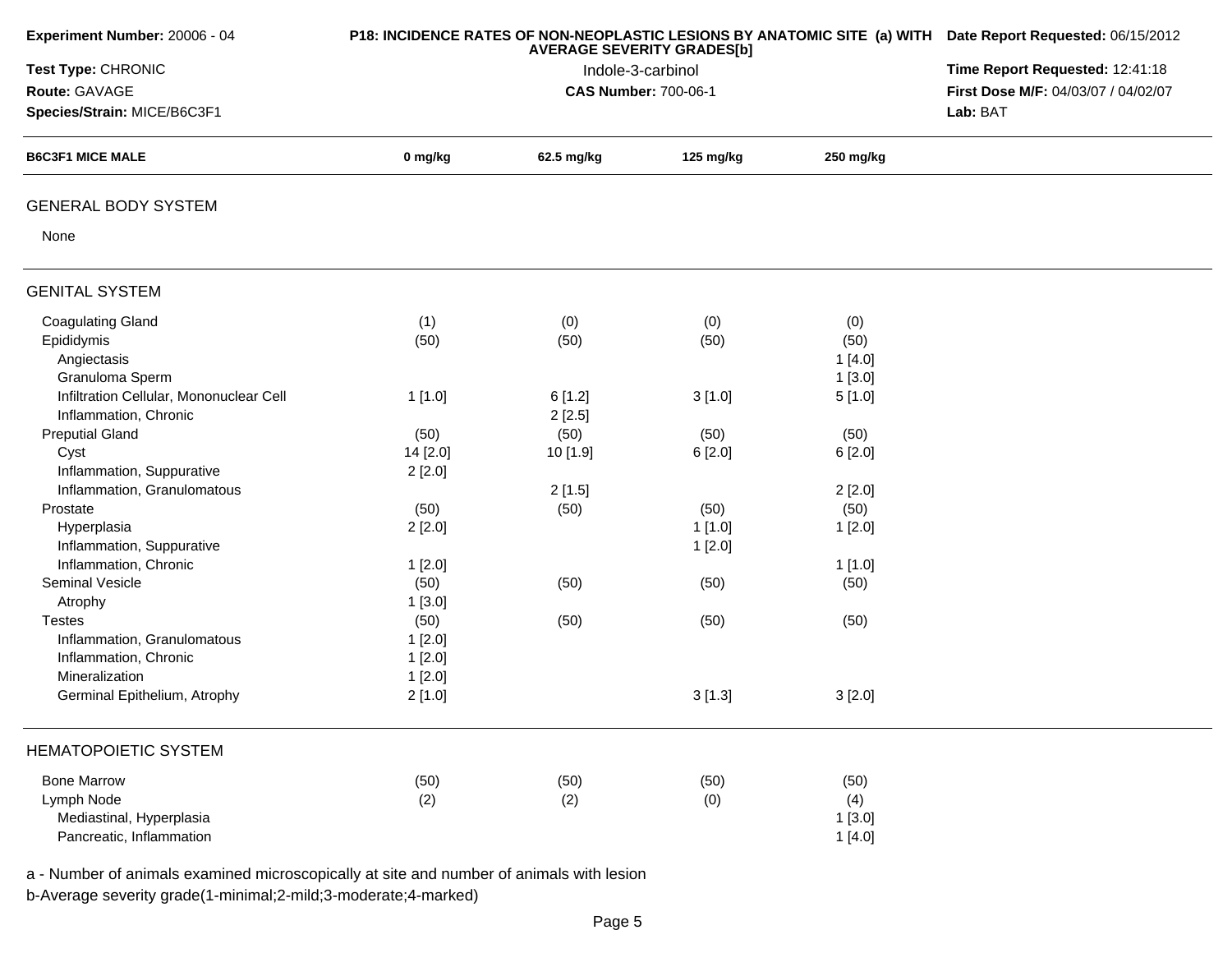| Experiment Number: 20006 - 04              |          | P18: INCIDENCE RATES OF NON-NEOPLASTIC LESIONS BY ANATOMIC SITE (a) WITH Date Report Requested: 06/15/2012<br>Time Report Requested: 12:41:18 |                             |           |                                            |
|--------------------------------------------|----------|-----------------------------------------------------------------------------------------------------------------------------------------------|-----------------------------|-----------|--------------------------------------------|
| Test Type: CHRONIC                         |          |                                                                                                                                               |                             |           |                                            |
| Route: GAVAGE                              |          |                                                                                                                                               | <b>CAS Number: 700-06-1</b> |           | <b>First Dose M/F: 04/03/07 / 04/02/07</b> |
| Species/Strain: MICE/B6C3F1                |          |                                                                                                                                               |                             |           | Lab: BAT                                   |
| <b>B6C3F1 MICE MALE</b>                    | 0 mg/kg  | 62.5 mg/kg                                                                                                                                    | 125 mg/kg                   | 250 mg/kg |                                            |
| Pancreatic, Necrosis                       |          | 1[4.0]                                                                                                                                        |                             |           |                                            |
| Renal, Inflammation                        |          |                                                                                                                                               |                             | 1[3.0]    |                                            |
| Lymph Node, Mandibular                     | (50)     | (50)                                                                                                                                          | (50)                        | (50)      |                                            |
| Hyperplasia, Lymphoid                      |          | 1[4.0]                                                                                                                                        |                             | 1[3.0]    |                                            |
| Lymph Node, Mesenteric                     | (48)     | (48)                                                                                                                                          | (49)                        | (50)      |                                            |
| Hematopoietic Cell Proliferation           | 1[3.0]   |                                                                                                                                               |                             |           |                                            |
| Hyperplasia, Lymphoid                      |          |                                                                                                                                               |                             | 2[2.0]    |                                            |
| Inflammation                               |          |                                                                                                                                               |                             | 1[4.0]    |                                            |
| Spleen                                     | (50)     | (50)                                                                                                                                          | (50)                        | (50)      |                                            |
| <b>Accessory Spleen</b>                    |          |                                                                                                                                               | $\mathbf 1$                 |           |                                            |
| Atrophy                                    |          |                                                                                                                                               |                             | 1[2.0]    |                                            |
| Hematopoietic Cell Proliferation           | 16 [1.9] | 16 [2.3]                                                                                                                                      | 24 [1.8]                    | 20 [2.1]  |                                            |
| <b>Necrosis</b>                            | 1[3.0]   |                                                                                                                                               |                             |           |                                            |
| Lymphoid Follicle, Atrophy                 | 2[3.0]   |                                                                                                                                               |                             |           |                                            |
| Thymus                                     | (49)     | (47)                                                                                                                                          | (46)                        | (45)      |                                            |
| Atrophy                                    | 44 [3.1] | 44 [2.7]                                                                                                                                      | 45 [3.0]                    | 39 [3.3]  |                                            |
| Ectopic Parathyroid Gland                  |          | 1[1.0]                                                                                                                                        |                             | 1[1.0]    |                                            |
| <b>INTEGUMENTARY SYSTEM</b>                |          |                                                                                                                                               |                             |           |                                            |
| <b>Mammary Gland</b>                       | (2)      | (0)                                                                                                                                           | (0)                         | (0)       |                                            |
| Skin                                       | (50)     | (50)                                                                                                                                          | (50)                        | (50)      |                                            |
| Ulcer                                      | 3[3.0]   | 2[3.0]                                                                                                                                        | 3[3.0]                      | 1[3.0]    |                                            |
| Subcutaneous Tissue, Inflammation, Acute   |          |                                                                                                                                               | 1[3.0]                      |           |                                            |
| Subcutaneous Tissue, Inflammation, Chronic |          |                                                                                                                                               | 2[2.5]                      |           |                                            |
|                                            |          |                                                                                                                                               |                             |           |                                            |
| MUSCULOSKELETAL SYSTEM                     |          |                                                                                                                                               |                             |           |                                            |
| Bone                                       | (50)     | (50)                                                                                                                                          | (50)                        | (50)      |                                            |
| Hyperostosis                               |          |                                                                                                                                               | 1[1.0]                      | 1[1.0]    |                                            |
| <b>Skeletal Muscle</b>                     | (0)      | (0)                                                                                                                                           | (2)                         | (0)       |                                            |
|                                            |          |                                                                                                                                               |                             |           |                                            |

NERVOUS SYSTEM

**Experiment Number:** 20006 - 04

a - Number of animals examined microscopically at site and number of animals with lesion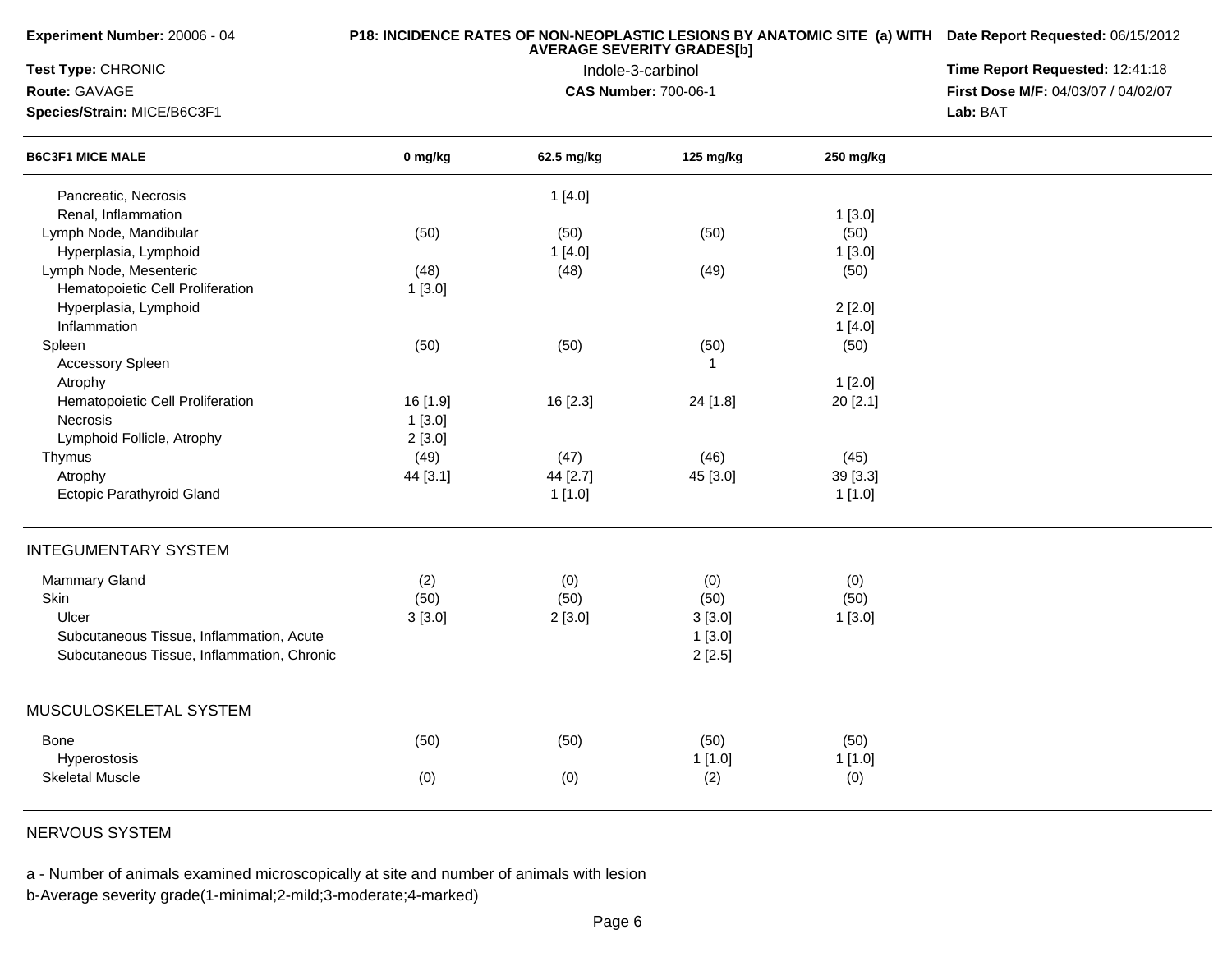| Experiment Number: 20006 - 04                                   |            | <b>AVERAGE SEVERITY GRADES[b]</b> | P18: INCIDENCE RATES OF NON-NEOPLASTIC LESIONS BY ANATOMIC SITE (a) WITH Date Report Requested: 06/15/2012<br>Time Report Requested: 12:41:18 |           |                                     |
|-----------------------------------------------------------------|------------|-----------------------------------|-----------------------------------------------------------------------------------------------------------------------------------------------|-----------|-------------------------------------|
| Test Type: CHRONIC                                              |            | Indole-3-carbinol                 |                                                                                                                                               |           |                                     |
| Route: GAVAGE                                                   |            |                                   | <b>CAS Number: 700-06-1</b>                                                                                                                   |           | First Dose M/F: 04/03/07 / 04/02/07 |
| Species/Strain: MICE/B6C3F1                                     |            |                                   |                                                                                                                                               |           | Lab: BAT                            |
| <b>B6C3F1 MICE MALE</b>                                         | 0 mg/kg    | 62.5 mg/kg                        | 125 mg/kg                                                                                                                                     | 250 mg/kg |                                     |
| <b>Brain</b><br>Meninges, Inflammation, Chronic                 | (50)       | (50)<br>1[1.0]                    | (50)                                                                                                                                          | (50)      |                                     |
| <b>RESPIRATORY SYSTEM</b>                                       |            |                                   |                                                                                                                                               |           |                                     |
| Lung                                                            | (50)       | (50)                              | (50)                                                                                                                                          | (50)      |                                     |
| Infiltration Cellular, Histiocyte                               |            | 2[2.5]                            |                                                                                                                                               | 1[3.0]    |                                     |
| Inflammation, Chronic                                           |            | 1[2.0]                            | 1[1.0]                                                                                                                                        | 1[4.0]    |                                     |
| Pigmentation, Hemosiderin                                       |            | 1[2.0]                            |                                                                                                                                               |           |                                     |
| Thrombosis                                                      |            |                                   | $\mathbf{1}$                                                                                                                                  |           |                                     |
| Alveolar Epithelium, Hyperplasia                                | 3[1.7]     | 4 [1.0]                           | 5[1.4]                                                                                                                                        |           |                                     |
| Mediastinum, Inflammation, Granulomatous                        |            |                                   | 1[4.0]                                                                                                                                        |           |                                     |
| Nose                                                            | (50)       | (50)                              | (50)                                                                                                                                          | (50)      |                                     |
| Foreign Body                                                    | 3          | $\mathbf{1}$                      |                                                                                                                                               | 3         |                                     |
| Inflammation                                                    | 15[1.1]    | 11 [1.2]                          | $12$ [1.1]                                                                                                                                    | 16[1.4]   |                                     |
| Polyp, Inflammatory                                             | 1[2.0]     | 2[1.5]                            | 3[1.0]                                                                                                                                        | 1[2.0]    |                                     |
| Respiratory Metaplasia                                          |            |                                   | 1[2.0]                                                                                                                                        |           |                                     |
| Nerve, Atrophy                                                  |            |                                   |                                                                                                                                               | 8[2.0]    |                                     |
| Nerve, Olfactory Epithelium, Atrophy                            |            | 1[2.0]                            |                                                                                                                                               |           |                                     |
| Olfactory Epithelium, Accumulation, Hyaline<br>Droplet          | 4 [1.0]    | 4[1.3]                            | 5[1.0]                                                                                                                                        | 5[1.0]    |                                     |
| Olfactory Epithelium, Atrophy                                   | 3[2.0]     | 5[1.6]                            | 11 [1.4]                                                                                                                                      | 17 [1.5]  |                                     |
| Olfactory Epithelium, Degeneration                              | 1[1.0]     | 1[1.0]                            | 4[1.8]                                                                                                                                        | 2[2.0]    |                                     |
| Olfactory Epithelium, Metaplasia, Squamous                      |            |                                   |                                                                                                                                               | 2[2.5]    |                                     |
| <b>Olfactory Epithelium, Necrosis</b>                           |            |                                   |                                                                                                                                               | 6[2.2]    |                                     |
| Olfactory Epithelium, Respiratory Metaplasia                    | $14$ [1.1] | 14 [1.3]                          | 20[1.5]                                                                                                                                       | 27 [1.4]  |                                     |
| Respiratory Epithelium, Accumulation, Hyaline<br><b>Droplet</b> | $18$ [1.2] | 34 [1.1]                          | 30[1.1]                                                                                                                                       | 26 [1.2]  |                                     |
| Respiratory Epithelium, Hyperplasia                             | 35 [1.0]   | 40 [1.2]                          | 41 [1.2]                                                                                                                                      | 45 [1.3]  |                                     |
| Respiratory Epithelium, Metaplasia, Squamous                    |            |                                   |                                                                                                                                               | 1[2.0]    |                                     |
| Respiratory Epithelium, Necrosis                                |            |                                   |                                                                                                                                               | 2[1.5]    |                                     |
| Trachea                                                         | (50)       | (50)                              | (50)                                                                                                                                          | (50)      |                                     |

SPECIAL SENSES SYSTEM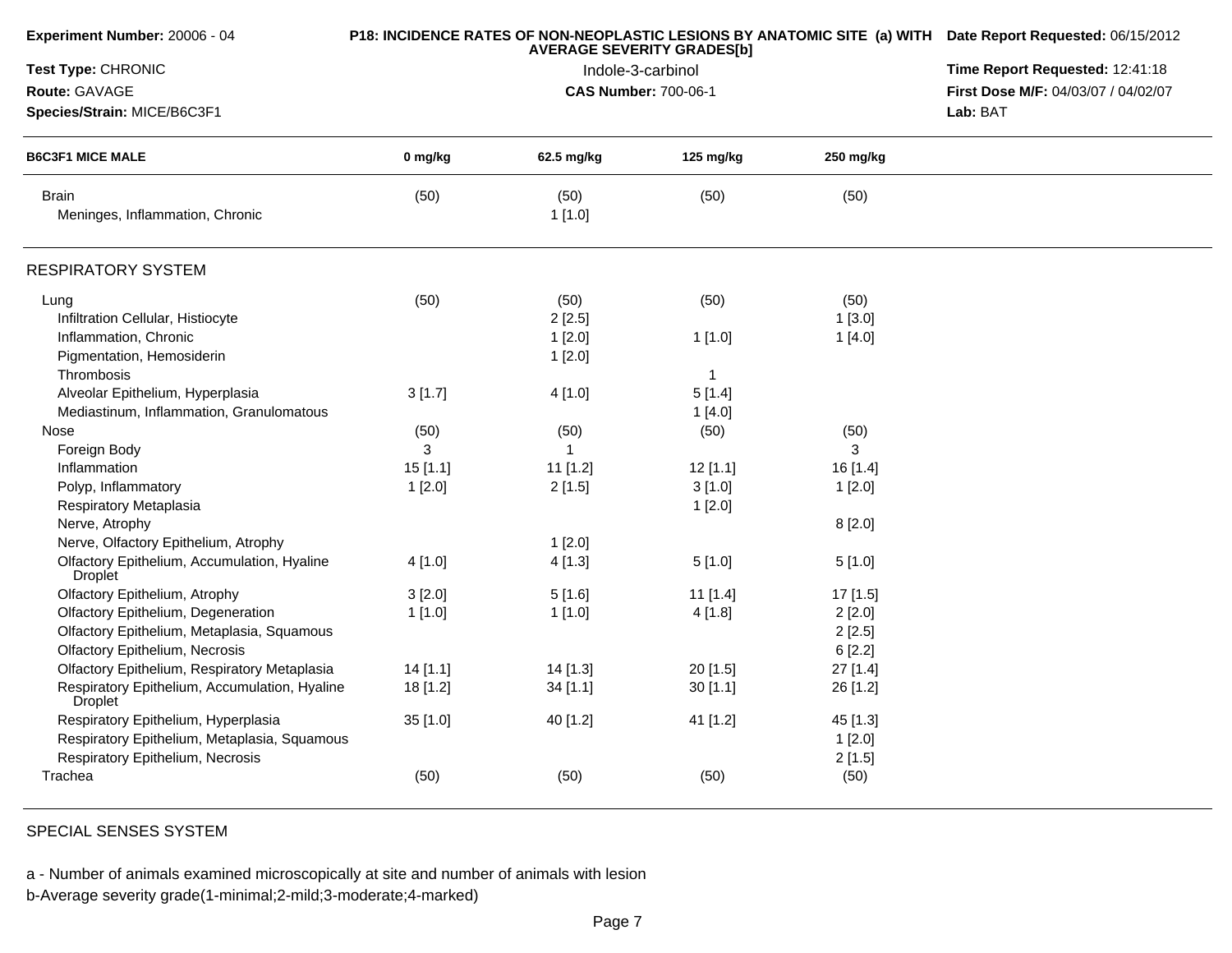| Experiment Number: 20006 - 04                           |          | P18: INCIDENCE RATES OF NON-NEOPLASTIC LESIONS BY ANATOMIC SITE (a) WITH Date Report Requested: 06/15/2012<br>Time Report Requested: 12:41:18 |                     |           |                                     |
|---------------------------------------------------------|----------|-----------------------------------------------------------------------------------------------------------------------------------------------|---------------------|-----------|-------------------------------------|
| Test Type: CHRONIC                                      |          |                                                                                                                                               |                     |           |                                     |
| Route: GAVAGE                                           |          | Indole-3-carbinol<br><b>CAS Number: 700-06-1</b>                                                                                              |                     |           | First Dose M/F: 04/03/07 / 04/02/07 |
| Species/Strain: MICE/B6C3F1                             |          |                                                                                                                                               |                     |           | Lab: BAT                            |
| <b>B6C3F1 MICE MALE</b>                                 | 0 mg/kg  | 62.5 mg/kg                                                                                                                                    | $125 \text{ mg/kg}$ | 250 mg/kg |                                     |
| Eye                                                     | (50)     | (50)                                                                                                                                          | (50)                | (50)      |                                     |
| Phthisis Bulbi                                          | 1        | $\mathbf{1}$                                                                                                                                  |                     |           |                                     |
| Anterior Chamber, Inflammation, Suppurative             |          | 1[3.0]                                                                                                                                        |                     | 1[4.0]    |                                     |
| Cornea, Inflammation, Suppurative                       |          | 1[3.0]                                                                                                                                        |                     |           |                                     |
| Cornea, Inflammation, Chronic                           | 2[1.0]   | 3[1.3]                                                                                                                                        | 2[1.5]              | 1[2.0]    |                                     |
| Optic Nerve, Infiltration Cellular, Mononuclear<br>Cell |          |                                                                                                                                               |                     | 1[2.0]    |                                     |
| Harderian Gland                                         | (50)     | (50)                                                                                                                                          | (50)                | (50)      |                                     |
| Hyperplasia                                             | 1[1.0]   | 4[2.3]                                                                                                                                        | 5[2.0]              | 3[2.7]    |                                     |
| Inflammation, Suppurative                               | 1[3.0]   | 1[3.0]                                                                                                                                        |                     |           |                                     |
| Inflammation, Chronic                                   |          | 1[4.0]                                                                                                                                        |                     |           |                                     |
| <b>URINARY SYSTEM</b>                                   |          |                                                                                                                                               |                     |           |                                     |
| Kidney                                                  | (50)     | (50)                                                                                                                                          | (50)                | (50)      |                                     |
| Infarct                                                 | 3[1.7]   | 2[2.5]                                                                                                                                        |                     |           |                                     |
| Inflammation, Acute                                     |          | 2[2.5]                                                                                                                                        |                     |           |                                     |
| Inflammation, Chronic                                   | 1[2.0]   |                                                                                                                                               |                     | 1[3.0]    |                                     |
| Metaplasia, Osseous                                     | 1[1.0]   | 1[1.0]                                                                                                                                        | 1[1.0]              | 1[2.0]    |                                     |
| Mineralization                                          | 4[1.8]   | 8[1.4]                                                                                                                                        | 1[1.0]              | 2[1.0]    |                                     |
| Nephropathy                                             | 42 [1.5] | 50 [1.3]                                                                                                                                      | 45 [1.5]            | 43 [1.3]  |                                     |
| Thrombosis                                              |          | $\mathbf{1}$                                                                                                                                  |                     |           |                                     |
| Papilla, Necrosis                                       | 1[2.0]   |                                                                                                                                               |                     | 1[2.0]    |                                     |
| Pelvis, Inflammation, Suppurative                       | 2[2.0]   | 2[2.5]                                                                                                                                        | 1[2.0]              |           |                                     |
| Renal Tubule, Cyst                                      | 1[1.0]   | 3[1.7]                                                                                                                                        | 2[1.5]              | 2[1.0]    |                                     |
| Renal Tubule, Hyperplasia                               |          |                                                                                                                                               | 1[1.0]              |           |                                     |
| Renal Tubule, Pigmentation                              | 1[2.0]   | 1[2.0]                                                                                                                                        | 1[3.0]              | 5[1.4]    |                                     |
| Renal Tubule, Vacuolization Cytoplasmic                 | 1[2.0]   |                                                                                                                                               |                     |           |                                     |
| Urethra                                                 | (0)      | (1)                                                                                                                                           | (0)                 | (0)       |                                     |
| Inflammation, Acute                                     |          | 1[3.0]                                                                                                                                        |                     |           |                                     |
| <b>Urinary Bladder</b>                                  | (50)     | (50)                                                                                                                                          | (50)                | (50)      |                                     |
| Hemorrhage                                              |          | 1[2.0]                                                                                                                                        |                     |           |                                     |
| Inflammation, Chronic                                   | 1[3.0]   | 2[1.0]                                                                                                                                        |                     |           |                                     |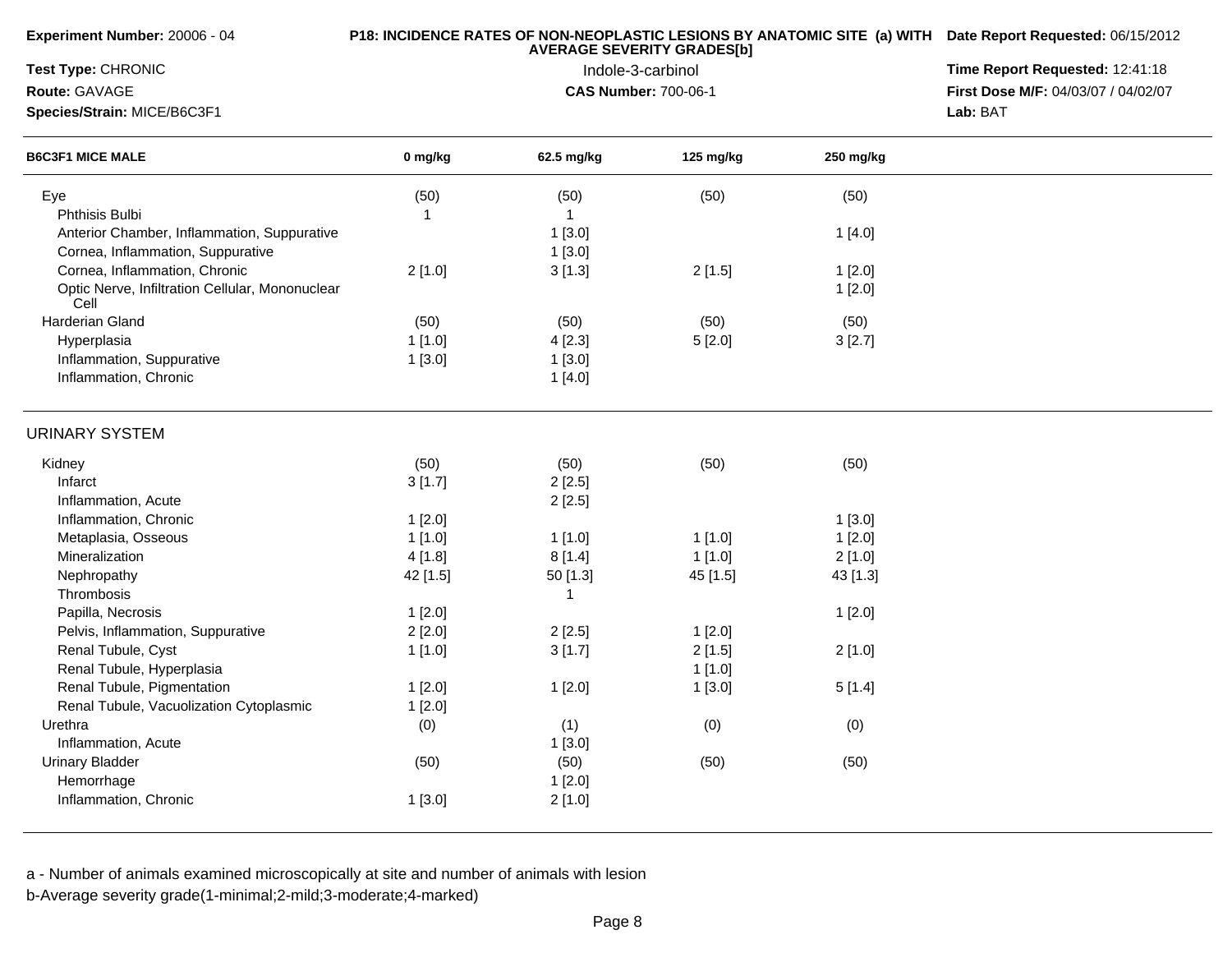| <b>Experiment Number: 20006 - 04</b> | P18: INCIDENCE RATES OF NON-NEOPLASTIC LESIONS BY ANATOMIC SITE (a) WITH<br>Date Report Requested: 06/15/2012 |              |           |           |          |
|--------------------------------------|---------------------------------------------------------------------------------------------------------------|--------------|-----------|-----------|----------|
| <b>Test Type: CHRONIC</b>            | Time Report Requested: 12:41:18                                                                               |              |           |           |          |
| <b>Route: GAVAGE</b>                 | <b>First Dose M/F: 04/03/07 / 04/02/07</b>                                                                    |              |           |           |          |
| Species/Strain: MICE/B6C3F1          |                                                                                                               |              |           |           | Lab: BAT |
| <b>B6C3F1 MICE MALE</b>              | 0 mg/kg                                                                                                       | $62.5$ mg/kg | 125 mg/kg | 250 mg/kg |          |
|                                      |                                                                                                               |              |           |           |          |

\*\*\* END OF MALE \*\*\*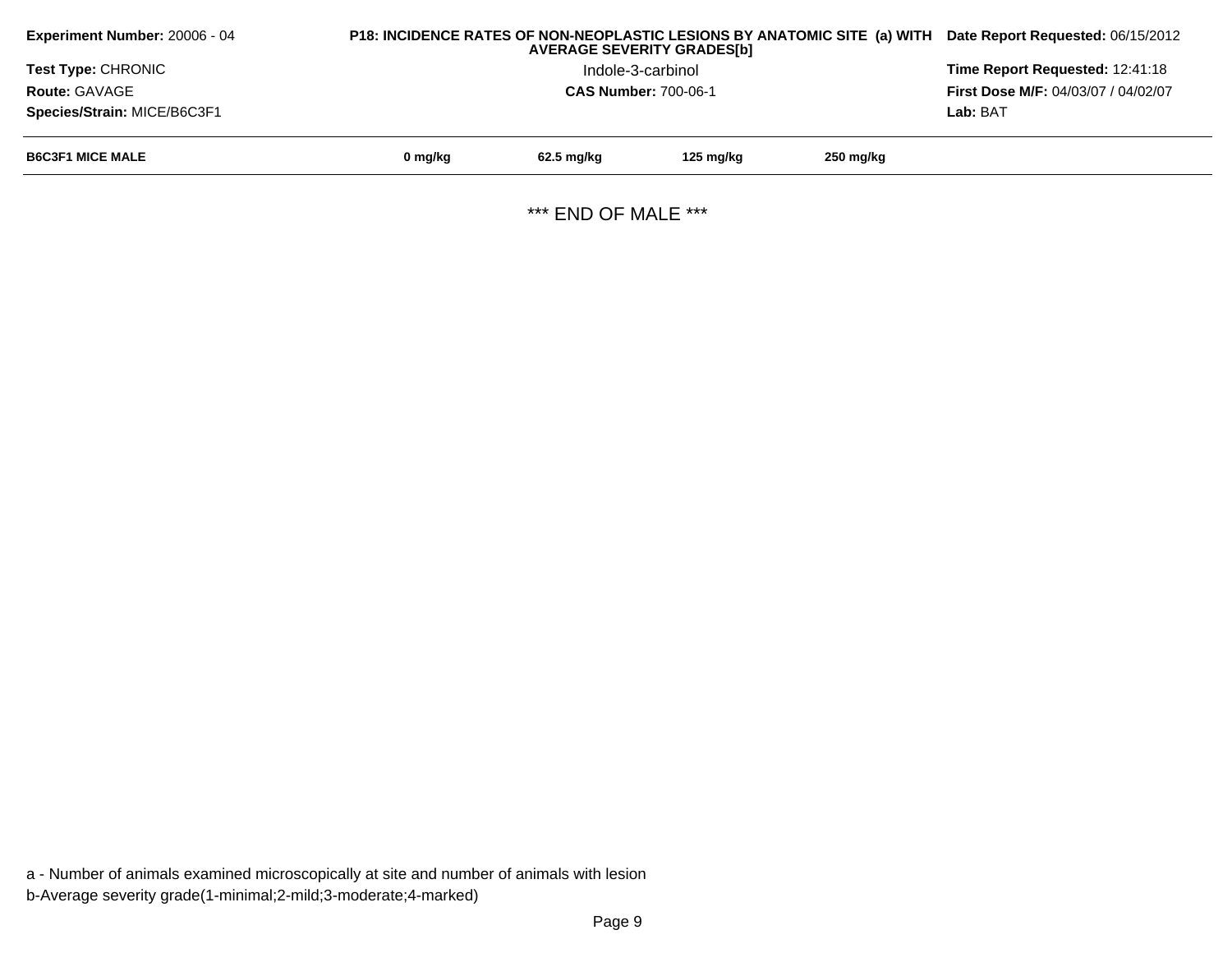| Experiment Number: 20006 - 04                 |          | P18: INCIDENCE RATES OF NON-NEOPLASTIC LESIONS BY ANATOMIC SITE (a) WITH Date Report Requested: 06/15/2012 |                   |              |                                     |
|-----------------------------------------------|----------|------------------------------------------------------------------------------------------------------------|-------------------|--------------|-------------------------------------|
| Test Type: CHRONIC                            |          |                                                                                                            | Indole-3-carbinol |              | Time Report Requested: 12:41:18     |
| Route: GAVAGE                                 |          | <b>CAS Number: 700-06-1</b>                                                                                |                   |              | First Dose M/F: 04/03/07 / 04/02/07 |
| Species/Strain: MICE/B6C3F1                   |          |                                                                                                            |                   |              | Lab: BAT                            |
| <b>B6C3F1 MICE FEMALE</b>                     | 0 mg/kg  | 62.5 mg/kg                                                                                                 | 125 mg/kg         | 250 mg/kg    |                                     |
| <b>Disposition Summary</b>                    |          |                                                                                                            |                   |              |                                     |
| <b>Animals Initially In Study</b>             | 50       | 50                                                                                                         | 50                | 50           |                                     |
| <b>Early Deaths</b>                           |          |                                                                                                            |                   |              |                                     |
| <b>Dosing Accident</b>                        | 1        |                                                                                                            |                   |              |                                     |
| <b>Moribund Sacrifice</b>                     | 10       | 6                                                                                                          | 15                | 3            |                                     |
| <b>Natural Death</b>                          | 6        | 4                                                                                                          | 9                 | $\mathbf 2$  |                                     |
| <b>Survivors</b><br><b>Moribund Sacrifice</b> |          |                                                                                                            |                   |              |                                     |
| <b>Terminal Sacrifice</b>                     |          |                                                                                                            | 1                 |              |                                     |
|                                               | 33<br>50 | 40<br>50                                                                                                   | 25<br>50          | 45<br>50     |                                     |
| <b>Animals Examined Microscopically</b>       |          |                                                                                                            |                   |              |                                     |
| ALIMENTARY SYSTEM                             |          |                                                                                                            |                   |              |                                     |
| Esophagus                                     | (50)     | (50)                                                                                                       | (50)              | (50)         |                                     |
| Gallbladder                                   | (49)     | (50)                                                                                                       | (50)              | (50)         |                                     |
| Cyst                                          |          | 1[1.0]                                                                                                     |                   |              |                                     |
| Inflammation, Chronic                         | 1[2.0]   |                                                                                                            |                   |              |                                     |
| Intestine Large, Cecum                        | (50)     | (50)                                                                                                       | (50)              | (50)         |                                     |
| Intestine Large, Colon                        | (50)     | (50)                                                                                                       | (50)              | (50)         |                                     |
| Intestine Large, Rectum                       | (50)     | (50)                                                                                                       | (50)              | (50)         |                                     |
| Intestine Small, Duodenum                     | (50)     | (50)                                                                                                       | (50)              | (50)         |                                     |
| Intestine Small, Ileum                        | (50)     | (50)                                                                                                       | (50)              | (50)         |                                     |
| Ulcer                                         | 1[4.0]   |                                                                                                            |                   |              |                                     |
| Epithelium, Hyperplasia                       | 1[1.0]   |                                                                                                            |                   |              |                                     |
| Intestine Small, Jejunum                      | (50)     | (50)                                                                                                       | (50)              | (50)         |                                     |
| Ulcer                                         | 1[4.0]   |                                                                                                            |                   |              |                                     |
| Liver                                         | (50)     | (50)                                                                                                       | (50)              | (50)         |                                     |
| Angiectasis                                   | 1[1.0]   |                                                                                                            |                   |              |                                     |
| <b>Basophilic Focus</b>                       | 4        | 6                                                                                                          | 7                 | 5            |                                     |
| Clear Cell Focus                              | 3        | $\overline{c}$                                                                                             | 1                 |              |                                     |
| <b>Eosinophilic Focus</b>                     | 16       | 26                                                                                                         | 26                | 21           |                                     |
| Fatty Change                                  | 36 [1.7] | 39 [1.5]                                                                                                   | 35 [1.5]          | 40 [1.6]     |                                     |
| Hematopoietic Cell Proliferation              | 2[3.0]   |                                                                                                            |                   |              |                                     |
| Hemorrhage                                    |          | 2[1.0]                                                                                                     |                   |              |                                     |
| Hepatodiaphragmatic Nodule                    |          |                                                                                                            |                   | $\mathbf{1}$ |                                     |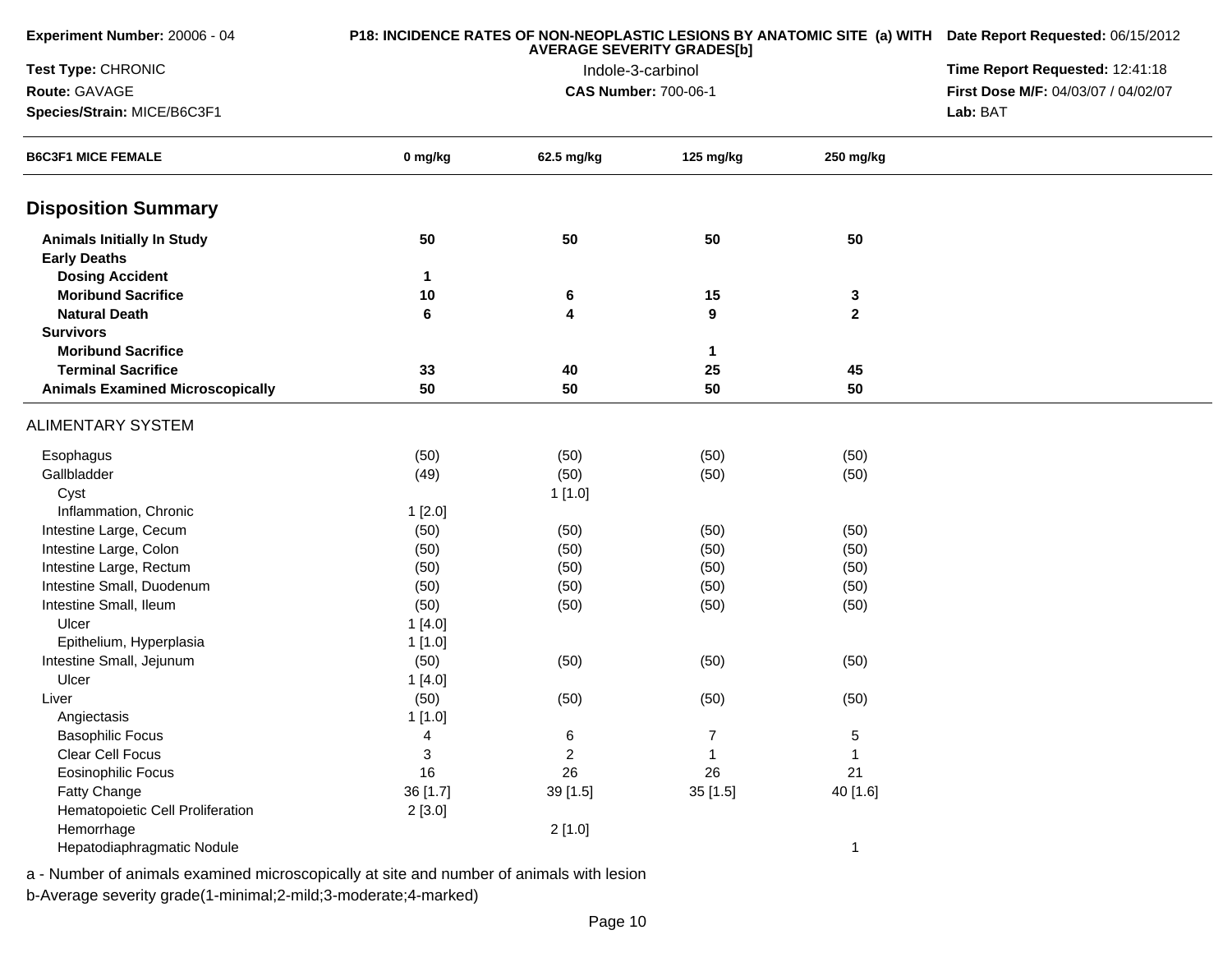**Experiment Number:** 20006 - 04

## **P18: INCIDENCE RATES OF NON-NEOPLASTIC LESIONS BY ANATOMIC SITE (a) WITH AVERAGE SEVERITY GRADES[b] Date Report Requested:** 06/15/2012

**Test Type:** CHRONIC

**Route:** GAVAGE

**Species/Strain:** MICE/B6C3F1

 Indole-3-carbinol **Time Report Requested:** 12:41:18 **First Dose M/F:** 04/03/07 / 04/02/07<br>Lab: BAT **Lab:** BAT

| <b>B6C3F1 MICE FEMALE</b> | 0 mg/kg        | 62.5 mg/kg     | 125 mg/kg  | 250 mg/kg    |  |
|---------------------------|----------------|----------------|------------|--------------|--|
| Hyperplasia, Lymphoid     |                |                |            | 1[3.0]       |  |
| Inflammation, Chronic     |                | 1[3.0]         |            |              |  |
| Mixed Cell Focus          | $\overline{2}$ | $\overline{4}$ | $\sqrt{5}$ | $\mathbf{1}$ |  |
| Necrosis                  | 1[2.0]         | 1[1.0]         | 1[1.0]     |              |  |
| Bile Duct, Cyst           |                | 1[2.0]         |            |              |  |
| Centrilobular, Necrosis   |                |                | 1[4.0]     |              |  |
| Mesentery                 | (3)            | (7)            | (7)        | (6)          |  |
| Fat, Necrosis             | 3[2.7]         | 6[1.8]         | 7[2.4]     | 5[2.4]       |  |
| Pancreas                  | (50)           | (50)           | (50)       | (50)         |  |
| Angiectasis               |                | 1[1.0]         |            |              |  |
| Inflammation, Chronic     | 1[2.0]         | 1[2.0]         |            |              |  |
| Acinus, Atrophy           |                |                |            | 1[1.0]       |  |
| Acinus, Hyperplasia       | 1[2.0]         | 2[1.0]         | 1[1.0]     |              |  |
| Duct, Cyst                | 1[3.0]         |                |            |              |  |
| Salivary Glands           | (50)           | (49)           | (50)       | (50)         |  |
| Hyperplasia               | 1[1.0]         |                |            |              |  |
| Duct, Cyst                |                |                |            | 1[3.0]       |  |
| Stomach, Forestomach      | (50)           | (50)           | (50)       | (50)         |  |
| Inflammation, Chronic     | 1[1.0]         |                |            |              |  |
| Ulcer                     | 9[2.6]         | 4[2.5]         | 8[2.1]     | 3[2.3]       |  |
| Epithelium, Hyperplasia   |                |                | 1[2.0]     |              |  |
| Stomach, Glandular        | (48)           | (50)           | (49)       | (50)         |  |
| Erosion                   |                |                |            | 1[2.0]       |  |
| Hyperplasia, Lymphoid     | 1[2.0]         |                |            |              |  |
| Inflammation, Chronic     |                | 15 [1.0]       | 29 [1.1]   | 47 [1.3]     |  |
| Mineralization            | 2[1.0]         |                | 3[1.7]     |              |  |
| Pigmentation              |                | 15 [1.0]       | 31 [1.2]   | 49 [1.9]     |  |
| Epithelium, Hyperplasia   | 1[2.0]         | 7[1.3]         | 10 [1.2]   | 35 [1.4]     |  |
| Tongue                    | (0)            | (0)            | (0)        | (1)          |  |
| Tooth                     | (6)            | (9)            | (9)        | (11)         |  |
| Dysplasia                 | 6[1.0]         | 9[1.0]         | 9[1.0]     | 10 [1.0]     |  |
| CARDIOVASCULAR SYSTEM     |                |                |            |              |  |
| <b>Blood Vessel</b>       | (48)           | (50)           | (50)       | (50)         |  |

a - Number of animals examined microscopically at site and number of animals with lesion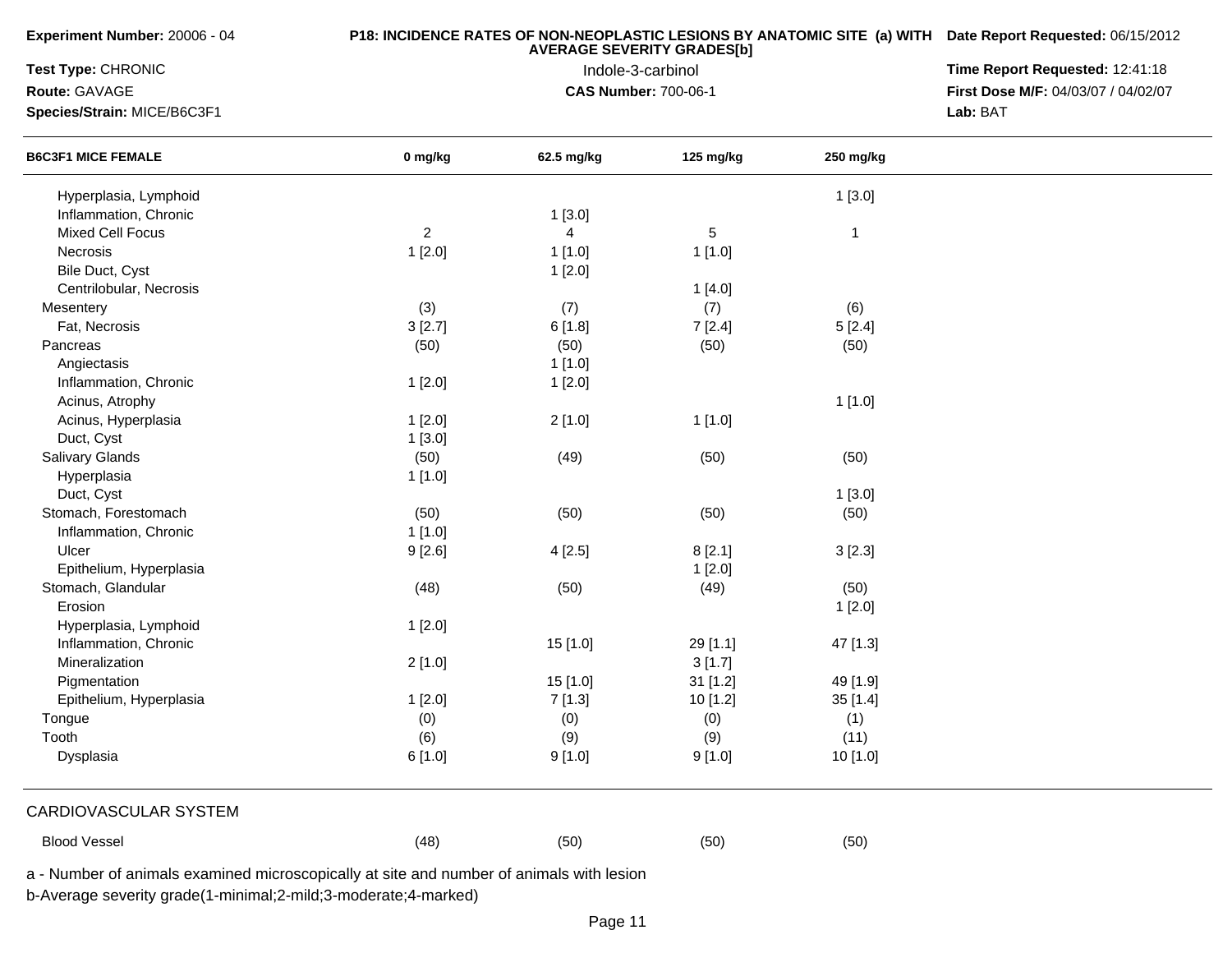| Experiment Number: 20006 - 04<br>Test Type: CHRONIC      |         | P18: INCIDENCE RATES OF NON-NEOPLASTIC LESIONS BY ANATOMIC SITE (a) WITH Date Report Requested: 06/15/2012<br>Time Report Requested: 12:41:18 |           |           |                                     |
|----------------------------------------------------------|---------|-----------------------------------------------------------------------------------------------------------------------------------------------|-----------|-----------|-------------------------------------|
|                                                          |         |                                                                                                                                               |           |           |                                     |
| Route: GAVAGE                                            |         | <b>CAS Number: 700-06-1</b>                                                                                                                   |           |           | First Dose M/F: 04/03/07 / 04/02/07 |
| Species/Strain: MICE/B6C3F1<br><b>B6C3F1 MICE FEMALE</b> |         | Lab: BAT                                                                                                                                      |           |           |                                     |
|                                                          | 0 mg/kg | 62.5 mg/kg                                                                                                                                    | 125 mg/kg | 250 mg/kg |                                     |
| Mineralization                                           |         |                                                                                                                                               | 1[2.0]    |           |                                     |
| Aorta, Inflammation, Chronic                             |         |                                                                                                                                               |           | 1[2.0]    |                                     |
| Heart                                                    | (50)    | (50)                                                                                                                                          | (50)      | (50)      |                                     |
| Cardiomyopathy                                           | 4[1.3]  | 3[1.3]                                                                                                                                        | 1[1.0]    | 2[1.0]    |                                     |
| Inflammation, Chronic                                    |         | 1[3.0]                                                                                                                                        |           |           |                                     |
| Artery, Inflammation, Chronic                            |         |                                                                                                                                               | 1[2.0]    | 1[2.0]    |                                     |
| Myocardium, Mineralization                               | 2[3.0]  |                                                                                                                                               |           | 1[3.0]    |                                     |
| <b>ENDOCRINE SYSTEM</b>                                  |         |                                                                                                                                               |           |           |                                     |
| <b>Adrenal Cortex</b>                                    | (49)    | (50)                                                                                                                                          | (50)      | (50)      |                                     |
| Hematopoietic Cell Proliferation                         | 1[3.0]  |                                                                                                                                               |           |           |                                     |
| Hyperplasia                                              | 1[4.0]  | 1[2.0]                                                                                                                                        |           |           |                                     |
| Inflammation, Chronic                                    | 1[2.0]  |                                                                                                                                               |           |           |                                     |
| Necrosis                                                 |         | 1[2.0]                                                                                                                                        |           | 1[1.0]    |                                     |
| Vacuolization Cytoplasmic                                | 1[1.0]  | 1[2.0]                                                                                                                                        | 1[1.0]    |           |                                     |
| Adrenal Medulla                                          | (49)    | (50)                                                                                                                                          | (50)      | (50)      |                                     |
| Hyperplasia                                              | 1[2.0]  | 1[2.0]                                                                                                                                        | 3[1.7]    |           |                                     |
| Islets, Pancreatic                                       | (50)    | (50)                                                                                                                                          | (50)      | (50)      |                                     |
| Hyperplasia                                              | 5[1.0]  | 1[1.0]                                                                                                                                        | 4[2.3]    | 1[1.0]    |                                     |
| Parathyroid Gland                                        | (43)    | (48)                                                                                                                                          | (49)      | (46)      |                                     |
| <b>Pituitary Gland</b>                                   | (49)    | (50)                                                                                                                                          | (50)      | (49)      |                                     |
| Cyst                                                     |         | 2[1.0]                                                                                                                                        |           |           |                                     |
| Pars Distalis, Hyperplasia                               | 5[1.6]  | 18 [1.8]                                                                                                                                      | 6[1.7]    | 4[1.3]    |                                     |
| Pars Distalis, Vacuolization Cytoplasmic                 |         |                                                                                                                                               |           | 1[1.0]    |                                     |
| Pars Intermedia, Hyperplasia                             | 1[3.0]  |                                                                                                                                               |           |           |                                     |
| <b>Thyroid Gland</b>                                     | (50)    | (50)                                                                                                                                          | (49)      | (50)      |                                     |
| Inflammation, Chronic                                    |         |                                                                                                                                               | 1[2.0]    |           |                                     |
| Follicle, Hyperplasia                                    |         |                                                                                                                                               |           |           |                                     |
|                                                          |         |                                                                                                                                               |           | 1[2.0]    |                                     |
| <b>GENERAL BODY SYSTEM</b>                               |         |                                                                                                                                               |           |           |                                     |
| <b>Tissue NOS</b>                                        | (0)     | (0)                                                                                                                                           | (1)       | (0)       |                                     |
| Inflammation, Chronic                                    |         |                                                                                                                                               | 1[1.0]    |           |                                     |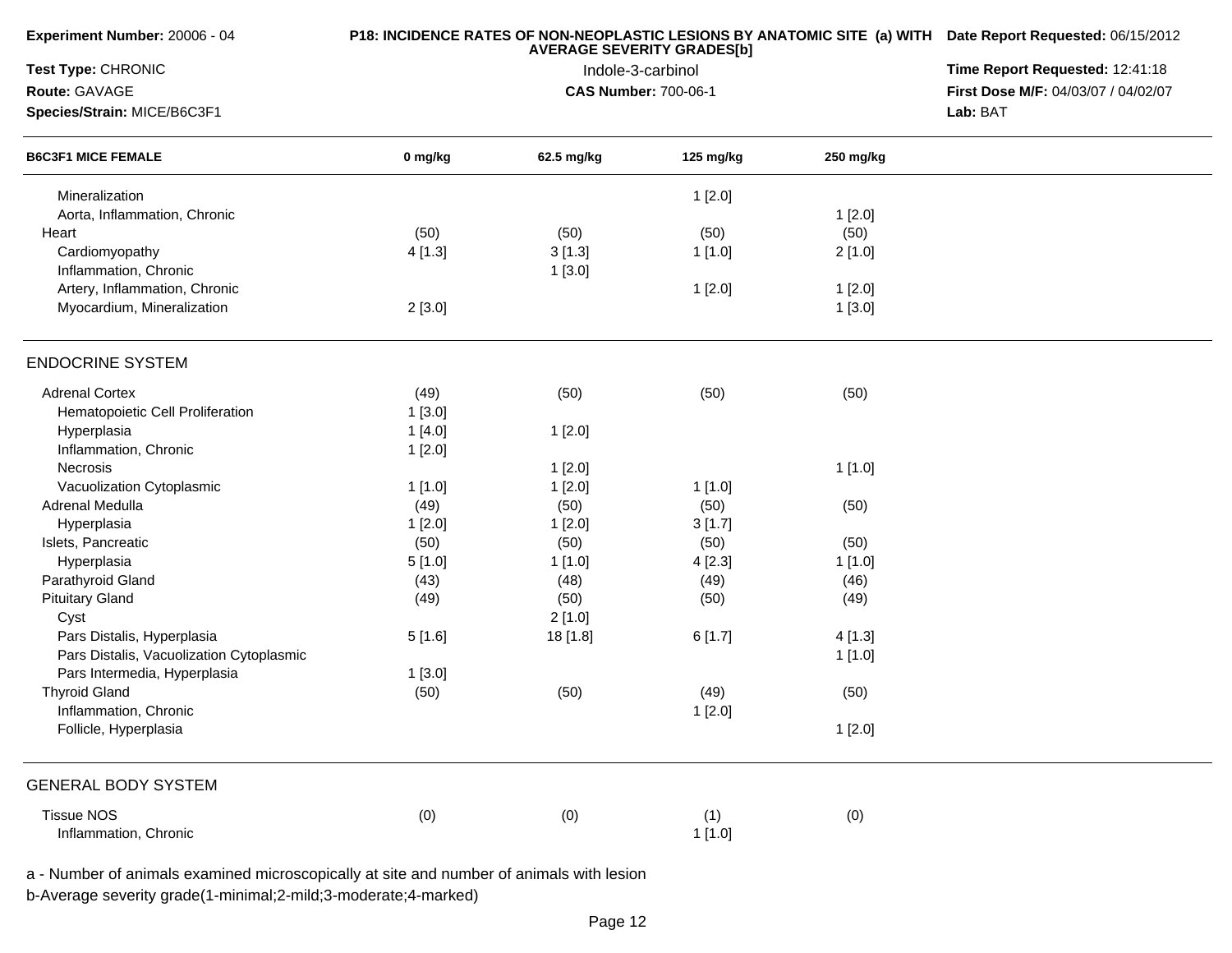| Experiment Number: 20006 - 04                                                            |                | P18: INCIDENCE RATES OF NON-NEOPLASTIC LESIONS BY ANATOMIC SITE (a) WITH Date Report Requested: 06/15/2012<br>Time Report Requested: 12:41:18 |                   |                |                                     |
|------------------------------------------------------------------------------------------|----------------|-----------------------------------------------------------------------------------------------------------------------------------------------|-------------------|----------------|-------------------------------------|
| Test Type: CHRONIC                                                                       |                |                                                                                                                                               |                   |                |                                     |
| Route: GAVAGE                                                                            |                | <b>CAS Number: 700-06-1</b>                                                                                                                   | Indole-3-carbinol |                | First Dose M/F: 04/03/07 / 04/02/07 |
| Species/Strain: MICE/B6C3F1<br><b>B6C3F1 MICE FEMALE</b>                                 |                | Lab: BAT                                                                                                                                      |                   |                |                                     |
|                                                                                          | 0 mg/kg        | 62.5 mg/kg                                                                                                                                    | 125 mg/kg         | 250 mg/kg      |                                     |
|                                                                                          |                |                                                                                                                                               |                   |                |                                     |
| <b>GENITAL SYSTEM</b>                                                                    |                |                                                                                                                                               |                   |                |                                     |
| <b>Clitoral Gland</b>                                                                    | (49)           | (50)                                                                                                                                          | (50)              | (50)           |                                     |
| Ovary                                                                                    | (50)           | (50)                                                                                                                                          | (50)              | (50)           |                                     |
| Angiectasis                                                                              |                |                                                                                                                                               | 1[3.0]            | 1[4.0]         |                                     |
| Cyst                                                                                     | 16             | 15                                                                                                                                            | 9                 | 8              |                                     |
| Inflammation, Chronic                                                                    | 1[3.0]         |                                                                                                                                               | 1[2.0]            |                |                                     |
| Mineralization                                                                           |                |                                                                                                                                               | 1[1.0]            |                |                                     |
| Thrombosis                                                                               | $\overline{2}$ |                                                                                                                                               | $\overline{2}$    | $\overline{2}$ |                                     |
| Uterus                                                                                   | (50)           | (50)                                                                                                                                          | (50)              | (50)           |                                     |
| Inflammation, Suppurative                                                                |                | 1[2.0]                                                                                                                                        |                   |                |                                     |
| Inflammation, Chronic                                                                    |                | 4[2.8]                                                                                                                                        |                   |                |                                     |
| Metaplasia, Squamous                                                                     |                |                                                                                                                                               | 1[2.0]            |                |                                     |
| Necrosis                                                                                 | 1[3.0]         |                                                                                                                                               |                   |                |                                     |
| Endometrium, Hyperplasia, Cystic                                                         | 36 [2.4]       | 32 [2.1]                                                                                                                                      | 30 [2.0]          | 34 [1.9]       |                                     |
|                                                                                          |                |                                                                                                                                               |                   |                |                                     |
| <b>HEMATOPOIETIC SYSTEM</b>                                                              |                |                                                                                                                                               |                   |                |                                     |
| <b>Bone Marrow</b>                                                                       | (50)           | (50)                                                                                                                                          | (50)              | (50)           |                                     |
| Lymph Node                                                                               | (9)            | (5)                                                                                                                                           | (6)               | (1)            |                                     |
| Lumbar, Ectasia                                                                          | 1[3.0]         |                                                                                                                                               |                   |                |                                     |
| Lumbar, Hemorrhage                                                                       |                |                                                                                                                                               | 1[3.0]            |                |                                     |
| Renal, Ectasia                                                                           | 2[3.0]         | 1[3.0]                                                                                                                                        | 2[2.5]            |                |                                     |
| Lymph Node, Mandibular                                                                   | (50)           | (49)                                                                                                                                          | (50)              | (50)           |                                     |
| Lymph Node, Mesenteric                                                                   | (49)           | (49)                                                                                                                                          | (49)              | (49)           |                                     |
| Spleen                                                                                   | (50)           | (50)                                                                                                                                          | (50)              | (50)           |                                     |
| Angiectasis                                                                              | 1[2.0]         |                                                                                                                                               |                   |                |                                     |
| Hematopoietic Cell Proliferation                                                         | 30 [1.9]       | 30[1.4]                                                                                                                                       | 27 [1.4]          | 23 [1.4]       |                                     |
| Hyperplasia, Granulocytic                                                                |                |                                                                                                                                               | 1[3.0]            |                |                                     |
| Hyperplasia, Lymphoid                                                                    |                | 1[3.0]                                                                                                                                        |                   |                |                                     |
| Hyperplasia, Mast Cell                                                                   |                |                                                                                                                                               |                   | 1[3.0]         |                                     |
| Pigmentation, Hemosiderin                                                                | 1[3.0]         |                                                                                                                                               |                   |                |                                     |
| Lymphoid Follicle, Atrophy                                                               |                |                                                                                                                                               |                   |                |                                     |
| Lymphoid Follicle, Hyperplasia                                                           |                | 1[4.0]                                                                                                                                        |                   |                |                                     |
| a - Number of animals examined microscopically at site and number of animals with lesion | 2[2.5]         |                                                                                                                                               |                   |                |                                     |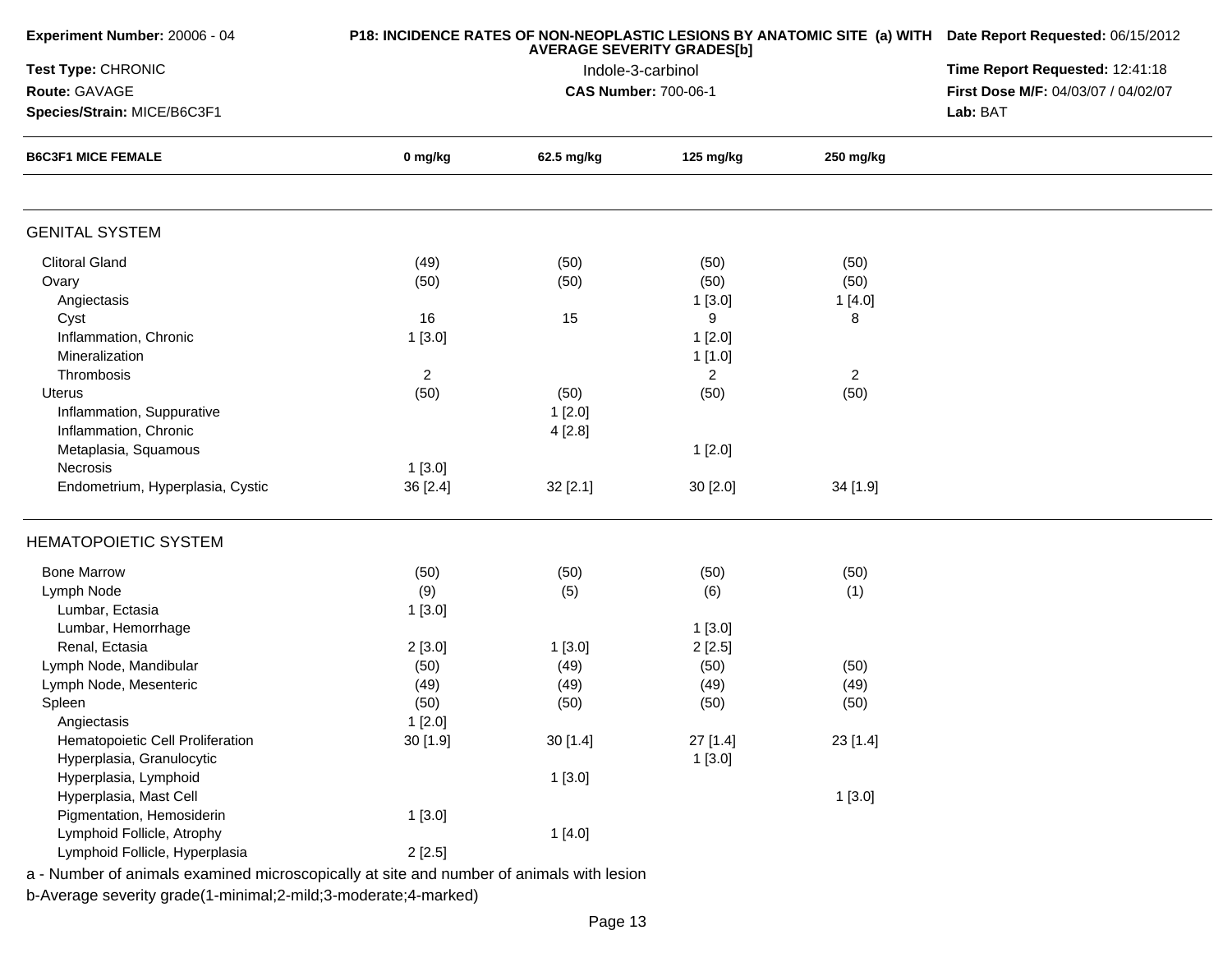| Experiment Number: 20006 - 04              |          | <b>AVERAGE SEVERITY GRADES[b]</b> | P18: INCIDENCE RATES OF NON-NEOPLASTIC LESIONS BY ANATOMIC SITE (a) WITH Date Report Requested: 06/15/2012<br>Time Report Requested: 12:41:18 |           |                                     |
|--------------------------------------------|----------|-----------------------------------|-----------------------------------------------------------------------------------------------------------------------------------------------|-----------|-------------------------------------|
| Test Type: CHRONIC                         |          | Indole-3-carbinol                 |                                                                                                                                               |           |                                     |
| Route: GAVAGE                              |          |                                   | <b>CAS Number: 700-06-1</b>                                                                                                                   |           | First Dose M/F: 04/03/07 / 04/02/07 |
| Species/Strain: MICE/B6C3F1                |          |                                   |                                                                                                                                               | Lab: BAT  |                                     |
| <b>B6C3F1 MICE FEMALE</b>                  | 0 mg/kg  | 62.5 mg/kg                        | 125 mg/kg                                                                                                                                     | 250 mg/kg |                                     |
| Thymus                                     | (49)     | (50)                              | (50)                                                                                                                                          | (50)      |                                     |
| Atrophy                                    | 42 [2.3] | 40 [1.9]                          | 40 [2.0]                                                                                                                                      | 41 [1.7]  |                                     |
| Hyperplasia                                |          | 1[3.0]                            |                                                                                                                                               |           |                                     |
| <b>INTEGUMENTARY SYSTEM</b>                |          |                                   |                                                                                                                                               |           |                                     |
| <b>Mammary Gland</b>                       | (50)     | (50)                              | (50)                                                                                                                                          | (50)      |                                     |
| Inflammation, Chronic                      | 1[4.0]   |                                   |                                                                                                                                               |           |                                     |
| Skin                                       | (50)     | (50)                              | (50)                                                                                                                                          | (50)      |                                     |
| Ulcer                                      | 1[3.0]   |                                   | 1[3.0]                                                                                                                                        |           |                                     |
| Subcutaneous Tissue, Fibrosis              | 1[4.0]   |                                   |                                                                                                                                               |           |                                     |
| Subcutaneous Tissue, Hemorrhage            |          |                                   |                                                                                                                                               | 1[2.0]    |                                     |
| Subcutaneous Tissue, Inflammation, Chronic |          |                                   | 1[2.0]                                                                                                                                        |           |                                     |
| MUSCULOSKELETAL SYSTEM                     |          |                                   |                                                                                                                                               |           |                                     |
| Bone                                       | (50)     | (50)                              | (50)                                                                                                                                          | (50)      |                                     |
| Fibro-Osseous Lesion                       | 9[1.2]   | 13 [1.2]                          | 11 [1.3]                                                                                                                                      | 17 [1.3]  |                                     |
| Fracture                                   | 1[2.0]   |                                   |                                                                                                                                               |           |                                     |
| <b>Skeletal Muscle</b>                     | (0)      | (1)                               | (2)                                                                                                                                           | (0)       |                                     |
| NERVOUS SYSTEM                             |          |                                   |                                                                                                                                               |           |                                     |
| <b>Brain</b>                               | (50)     | (50)                              | (50)                                                                                                                                          | (50)      |                                     |
| Hemorrhage                                 | 1[1.0]   |                                   |                                                                                                                                               |           |                                     |
| Inflammation, Granulomatous                |          |                                   |                                                                                                                                               | 1[2.0]    |                                     |
| Hypothalamus, Compression                  | 2[3.0]   |                                   |                                                                                                                                               |           |                                     |
| Meninges, Inflammation, Chronic            |          | 1[4.0]                            |                                                                                                                                               |           |                                     |
|                                            |          |                                   |                                                                                                                                               |           |                                     |
| <b>RESPIRATORY SYSTEM</b>                  |          |                                   |                                                                                                                                               |           |                                     |
| Lung                                       | (50)     | (50)                              | (50)                                                                                                                                          | (50)      |                                     |
| Hemorrhage                                 |          |                                   |                                                                                                                                               | 1[2.0]    |                                     |
|                                            |          |                                   |                                                                                                                                               |           |                                     |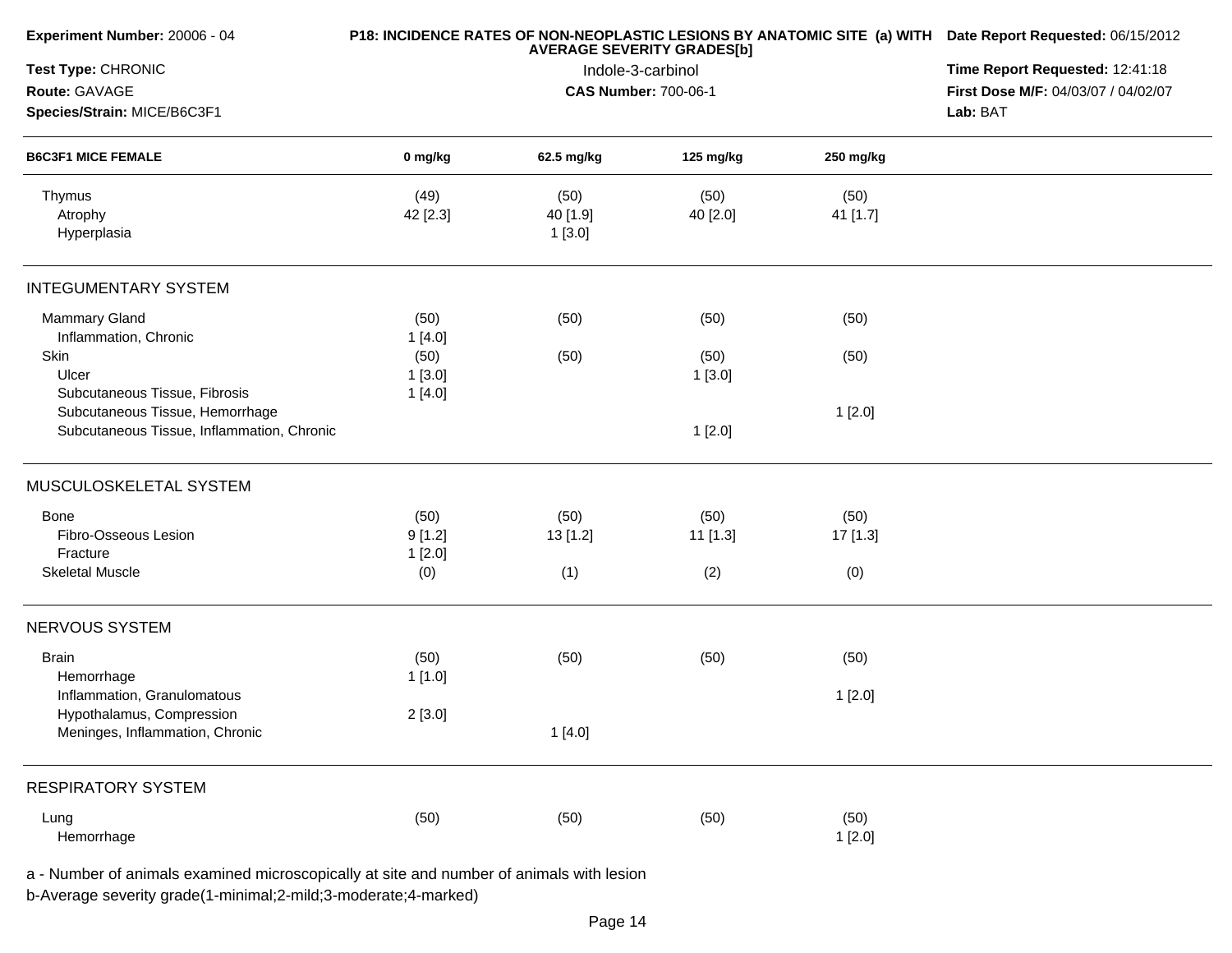| Experiment Number: 20006 - 04 |  |  |
|-------------------------------|--|--|
|-------------------------------|--|--|

## **P18: INCIDENCE RATES OF NON-NEOPLASTIC LESIONS BY ANATOMIC SITE (a) WITH AVERAGE SEVERITY GRADES[b] Date Report Requested:** 06/15/2012

**Test Type:** CHRONIC

**Route:** GAVAGE

**Species/Strain:** MICE/B6C3F1

 Indole-3-carbinol **Time Report Requested:** 12:41:18 **First Dose M/F:** 04/03/07 / 04/02/07<br>Lab: BAT **Lab:** BAT

| <b>B6C3F1 MICE FEMALE</b>                                       | 0 mg/kg      | 62.5 mg/kg | 125 mg/kg | 250 mg/kg      |  |
|-----------------------------------------------------------------|--------------|------------|-----------|----------------|--|
| Hyperplasia, Lymphoid                                           |              | 1[3.0]     |           |                |  |
| Inflammation, Chronic                                           |              | 1[2.0]     |           |                |  |
| Metaplasia, Osseous                                             |              |            | 1[1.0]    |                |  |
| Thrombosis                                                      | $\mathbf{1}$ |            |           |                |  |
| Alveolar Epithelium, Hyperplasia                                | 1[1.0]       | 2[1.0]     | 1[2.0]    | 2[1.0]         |  |
| Alveolus, Infiltration Cellular, Histiocyte                     | 1[1.0]       | 1[2.0]     | 1[2.0]    | 1[2.0]         |  |
| Mediastinum, Inflammation, Chronic                              | 1[3.0]       |            |           |                |  |
| Nose                                                            | (50)         | (50)       | (50)      | (50)           |  |
| Foreign Body                                                    |              |            |           | $\overline{2}$ |  |
| Inflammation                                                    | 4[1.5]       | 1[1.0]     | 8[1.1]    | 39 [1.2]       |  |
| Nerve, Atrophy                                                  |              |            | 1[2.0]    | 50 [3.0]       |  |
| Nerve, Olfactory Epithelium, Atrophy                            | 1[1.0]       | 1[1.0]     |           |                |  |
| Olfactory Epithelium, Accumulation, Hyaline<br>Droplet          | 18 [1.2]     | 27 [1.0]   | 21 [1.1]  | 44 [2.1]       |  |
| Olfactory Epithelium, Atrophy                                   | 1[1.0]       | 2[1.0]     | 3[2.0]    | 45 [2.0]       |  |
| Olfactory Epithelium, Degeneration                              |              |            | 2[2.0]    | 3[3.0]         |  |
| Olfactory Epithelium, Necrosis                                  |              |            | 2[1.5]    |                |  |
| Olfactory Epithelium, Respiratory Metaplasia                    | 7[1.0]       | 8[1.0]     | 16 [1.0]  | 49 [2.9]       |  |
| Respiratory Epithelium, Accumulation, Hyaline<br><b>Droplet</b> | 47 [1.4]     | 38[1.1]    | 42 [1.1]  | 50 [2.4]       |  |
| Respiratory Epithelium, Hyperplasia                             | 32 [1.0]     | 31 [1.0]   | 38 [1.0]  | 50 [3.0]       |  |
| Respiratory Epithelium, Metaplasia, Squamous                    | 1[1.0]       |            |           |                |  |
| Respiratory Epithelium, Necrosis                                | 2[1.0]       |            | 1[1.0]    |                |  |
| Trachea                                                         | (50)         | (50)       | (50)      | (50)           |  |
| SPECIAL SENSES SYSTEM                                           |              |            |           |                |  |
| Ear                                                             | (2)          | (0)        | (0)       | (0)            |  |
| Eye                                                             | (50)         | (50)       | (50)      | (50)           |  |
| Cornea, Inflammation, Chronic                                   | 1[2.0]       |            | 1[4.0]    | 1[2.0]         |  |
| Lens, Cataract                                                  |              | 1[3.0]     | 1[4.0]    | 1[3.0]         |  |
| Harderian Gland                                                 | (50)         | (50)       | (50)      | (50)           |  |
| Dilatation                                                      |              |            |           | 6[1.3]         |  |
| Hyperplasia                                                     | 2[2.0]       | 3[1.7]     | 5[2.2]    | 9[1.6]         |  |
| Infiltration Cellular, Mononuclear Cell                         | 24 [1.0]     | 18[1.1]    | 8[1.0]    | 22 [1.0]       |  |

a - Number of animals examined microscopically at site and number of animals with lesion